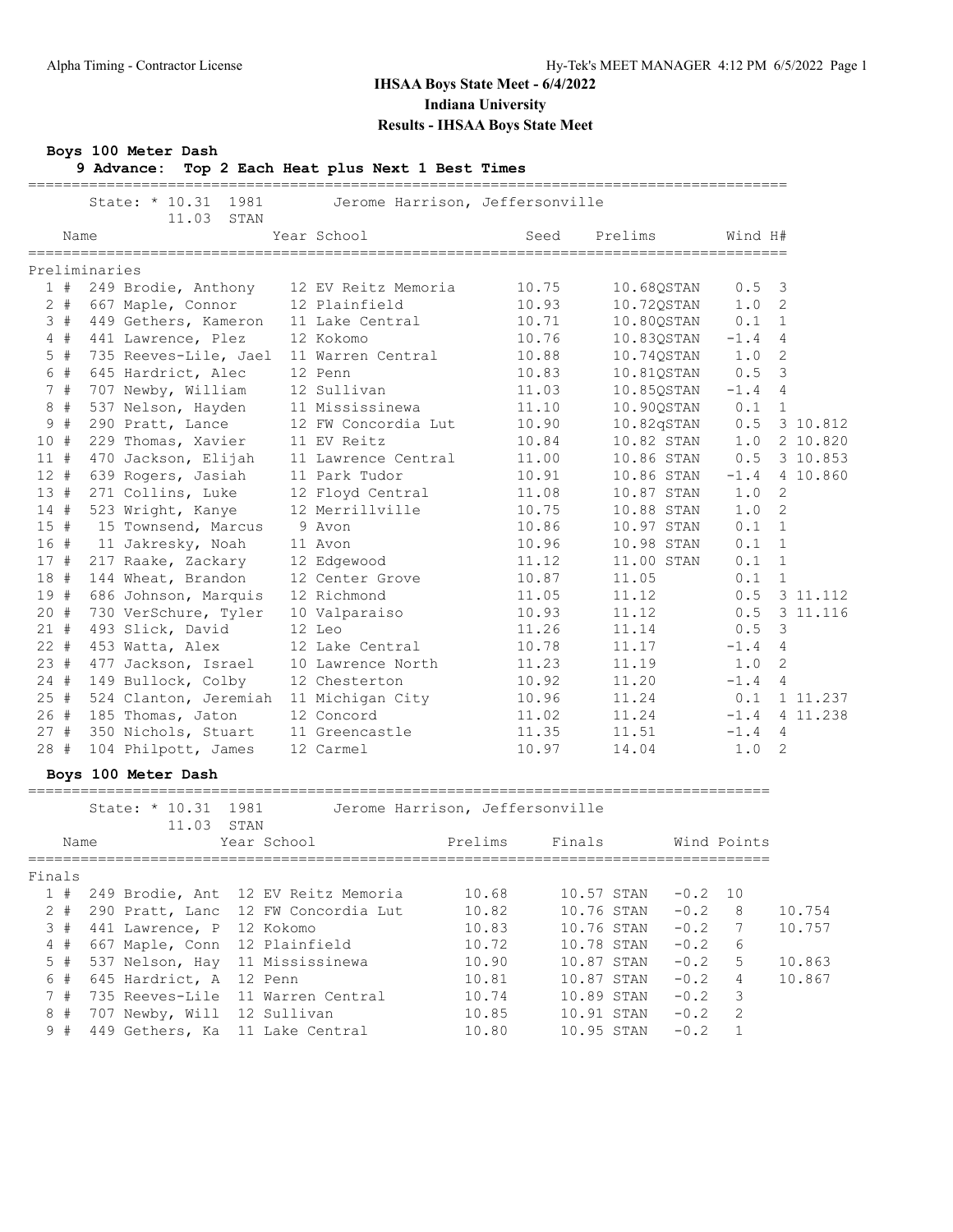#### **Boys 200 Meter Dash**

**9 Advance: Top 2 Each Heat plus Next 3 Best Times**

|        |       | State: * 21.10                      | 1982          |                        | Jeffrey Patrick, Gary Roosevelt |            | ---------------------------- |               |                            |
|--------|-------|-------------------------------------|---------------|------------------------|---------------------------------|------------|------------------------------|---------------|----------------------------|
|        | Name  | 22.22 STAN                          |               | Year School            |                                 | Seed       | Prelims                      | Wind H#       |                            |
|        |       | Preliminaries                       |               |                        |                                 |            |                              |               |                            |
|        |       | 1 # 669 Newash-Campbell,            |               | 11 Plainfield          |                                 | 22.55      | 21.35QSTAN                   | $0.6 \quad 1$ |                            |
|        | $2 +$ | 441 Lawrence, Plez                  |               | 12 Kokomo              |                                 | 21.85      | 21.69QSTAN                   | $0.5 \quad 3$ |                            |
|        | 3#    | 449 Gethers, Kameron                |               | 11 Lake Central        |                                 | 21.76      | 21.87QSTAN                   | 1.0 2         |                            |
|        | $4$ # | 290 Pratt, Lance                    |               | 12 FW Concordia Lut    |                                 | 21.70      | 21.68QSTAN                   | 0.6 1         |                            |
|        | $5$ # | 144 Wheat, Brandon                  |               | 12 Center Grove        |                                 | 22.16      | 21.700STAN                   | $0.5 \quad 3$ |                            |
|        | 6 #   | 707 Newby, William                  |               | 12 Sullivan            |                                 | 22.17      | 21.97QSTAN                   | 1.0           | $\overline{\phantom{0}}^2$ |
|        | 7#    | 422 Robinson, Kemari                |               | 12 Ritter              |                                 | 22.02      | 21.79qSTAN                   | 0.6 1         |                            |
|        | 8#    | 667 Maple, Connor                   |               | 12 Plainfield          |                                 | 22.34      | 21.96qSTAN                   | 0.5           | $\overline{\mathbf{3}}$    |
|        | 9#    | 493 Slick, David                    |               | 12 Leo                 |                                 | 21.96      | 21.98qSTAN                   | 1.0           | $\overline{\phantom{0}}^2$ |
| 10#    |       | 453 Watta, Alex                     |               | 12 Lake Central        |                                 | 22.12      | 22.00 STAN                   | 0.5           | $\overline{\mathbf{3}}$    |
| $11$ # |       | 768 Wray, Matthew                   |               | 10 Whiteland Community |                                 | 22.02      | 22.09 STAN                   | 0.6           | $\mathbf{1}$               |
| 12#    |       | 735 Reeves-Lile, Jael               |               | 11 Warren Central      |                                 | 22.32      | 22.11 STAN                   | 0.5           | $\overline{\mathbf{3}}$    |
| 13#    |       | 703 Givens, Eli                     |               | 12 Speedway            |                                 | 22.32      | 22.13 STAN                   | 1.0           | $\overline{\phantom{0}}^2$ |
| 14#    |       | 702 Lemba, Nickens                  |               | 11 Southport           |                                 | 22.57      | 22.14 STAN                   | 0.5           | $\overline{\mathbf{3}}$    |
| 15#    |       | 11 Jakresky, Noah                   |               | 11 Avon                |                                 | 22.35      | 22.19 STAN                   | 1.0           | $\overline{\phantom{0}}^2$ |
| 16 #   |       | 198 Backus, Quinn                   |               | 11 Delta               |                                 | 22.56      | 22.22 STAN                   | 1.0           | 2                          |
| 17#    |       | 498 Brooks, Tanner                  |               | 11 Madison-Grant       |                                 | 22.23      | 22.31                        | 0.6           | $\overline{1}$             |
| 18#    |       | 605 Woodson, Christia               |               | 10 North Centra        |                                 | 22.30      | 22.36                        | 0.6           | $\overline{1}$             |
| 19#    |       | 330 Herren, Michael                 |               | 10 Gibson Southern     |                                 | 22.70      | 22.46                        | 1.0           | 2                          |
| $20 +$ |       | 276 Hutslar, Zac                    |               | 12 Floyd Central       |                                 | 22.65      | 22.50                        | 0.6           | $\overline{1}$             |
| $21 +$ |       | 706 Grimes, Conner                  |               | 12 Springs Valley      |                                 | 22.64      | 22.52                        |               | $0.6$ 1 22.516             |
| $22 +$ |       | 673 Hill, Piere                     |               | 12 Portage             |                                 | 22.05      | 22.52                        | 1.0           | 2 22.517                   |
| 23#    |       | 221 Gates, Rodney                   |               | 11 Elkhart             |                                 | 22.59      | 22.69                        | 1.0           | 2                          |
| $24 +$ |       | 717 Jones, Wade                     |               | 10 Tippecanoe Valley   |                                 | 22.52      | 22.70                        | 0.6 1         |                            |
| 25#    |       | 769 Handerson, Sam                  |               | 11 Woodlan             |                                 | 22.57      | 22.82                        | $0.5 \quad 3$ |                            |
| 26#    |       | 39 Lozano, Reece                    |               | 12 Bloomington North   |                                 | 22.71      | 22.83                        | 0.5           | $\overline{\mathbf{3}}$    |
| $--$ # |       | 229 Thomas, Xavier                  |               | 11 EV Reitz            |                                 | 21.81      | DNF                          | 0.5           | 3                          |
|        |       | Boys 200 Meter Dash                 |               |                        |                                 |            |                              |               |                            |
|        |       | State: * 21.10<br>22.22 STAN        | 1982          |                        | Jeffrey Patrick, Gary Roosevelt |            |                              |               |                            |
|        | Name  |                                     | Year School   |                        | Prelims                         | Finals     |                              | Wind Points   |                            |
|        |       |                                     |               |                        |                                 |            |                              |               |                            |
| Finals |       |                                     |               |                        |                                 |            |                              |               |                            |
|        |       | 1 # 422 Robinson, K 12 Ritter       |               |                        | 21.79                           |            | 21.49 STAN<br>$-0.2$ 10      |               |                            |
|        | $2 +$ | 290 Pratt, Lanc 12 FW Concordia Lut |               |                        | 21.68                           | 21.54 STAN | $-0.2$                       | 8             |                            |
|        | 3#    | 669 Newash-Camp 11 Plainfield       |               |                        | 21.35                           | 21.62 STAN | $-0.2$                       | 7             |                            |
|        | $4$ # | 144 Wheat, Bran 12 Center Grove     |               |                        | 21.70                           | 21.82 STAN | $-0.2$                       | 6             |                            |
|        | $5$ # | 493 Slick, Davi                     | 12 Leo        |                        | 21.98                           | 21.87 STAN | $-0.2$                       | 5             |                            |
|        | 6#    | 707 Newby, Will                     | 12 Sullivan   |                        | 21.97                           | 21.93 STAN | $-0.2$                       | 4             |                            |
|        | 7#    | 441 Lawrence, P                     | 12 Kokomo     |                        | 21.69                           | 22.23      | $-0.2$                       | 3             |                            |
|        | 8#    | 667 Maple, Conn                     | 12 Plainfield |                        | 21.96                           | 2:00.26    | $-0.2$                       | 2             |                            |
|        | 9#    | 449 Gethers, Ka 11 Lake Central     |               |                        | 21.87                           | 2:03.79    | $-0.2$                       | $\mathbf{1}$  |                            |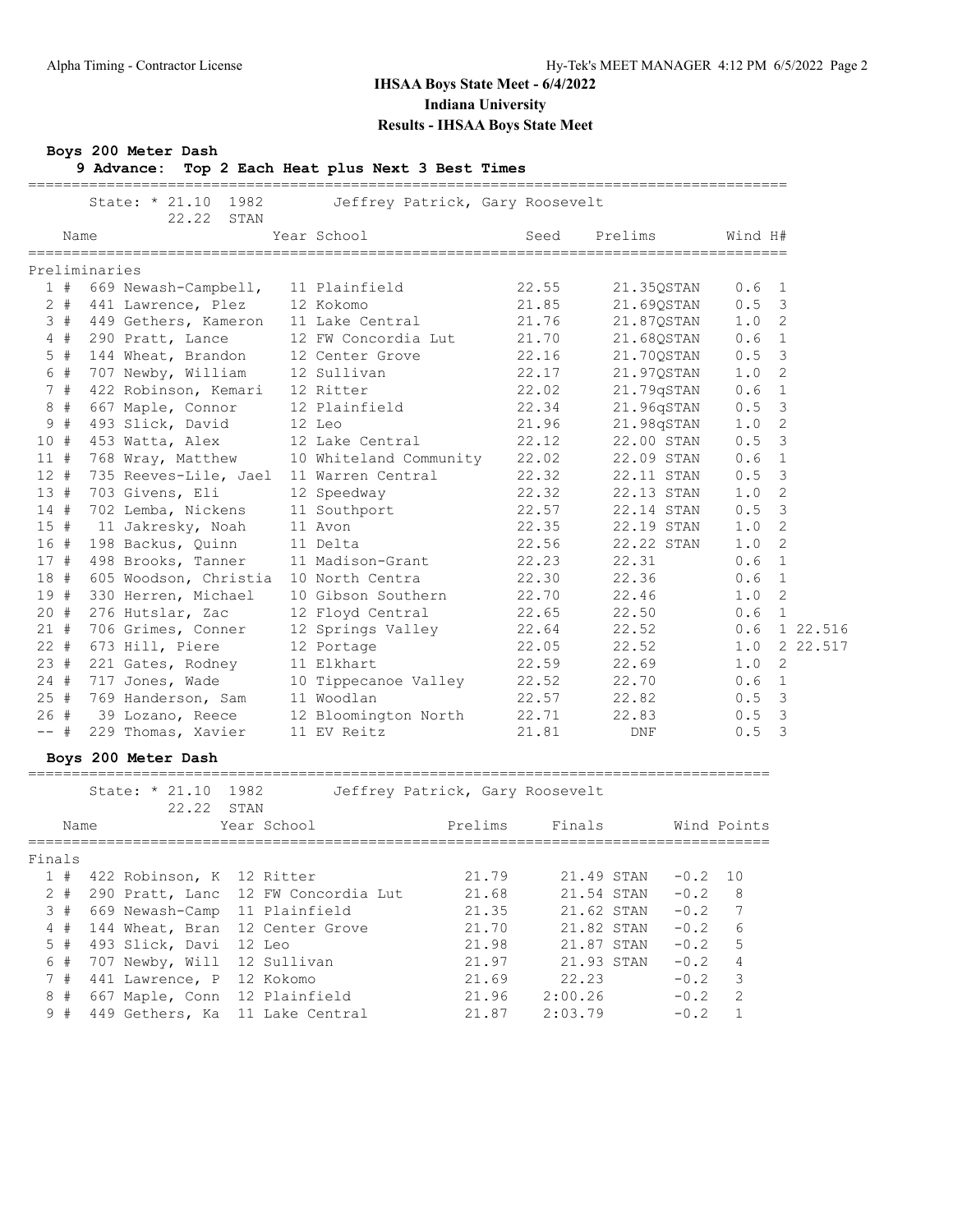**Boys 400 Meter Dash**

|        |       | State: * 46.99 2002<br>David Neville, Merrillville |                               |      |                                 |       |            |                |                |
|--------|-------|----------------------------------------------------|-------------------------------|------|---------------------------------|-------|------------|----------------|----------------|
|        | Name  |                                                    | 49.35                         | STAN | Year School                     | Seed  | Finals     |                | H# Points      |
|        | 1#    |                                                    | 669 Newash-Camp 11 Plainfield |      |                                 | 48.15 | 47.45 STAN | 3              | 10             |
|        | $2 +$ |                                                    | 702 Lemba, Nick               |      | 11 Southport                    | 47.79 | 47.66 STAN | 3              | 8              |
| 3      | #     |                                                    | 265 Soehngen, K               |      | 12 Fishers                      | 49.04 | 48.12 STAN | 3              | 7              |
|        | 4#    |                                                    | 423 Page, Micha 12 Cathedral  |      |                                 | 49.13 | 48.51 STAN | 3              | 6              |
| 5      | #     |                                                    | 158 Buroff, Ril               |      | 11 Churubusco                   | 48.66 | 48.62 STAN | 3              | 5              |
| 6      | #     |                                                    | 661 Golden, Tro               |      | 12 Pike                         | 48.70 | 48.78 STAN | 3              | $\sqrt{4}$     |
|        | 7#    |                                                    | 410 Grimes, Jay               |      | 12 Tech                         | 49.00 | 48.85 STAN | 3              | $\mathcal{S}$  |
| 8      | #     |                                                    | 545 Langston, A               |      | 10 Mt. Vernon Forty             | 49.03 | 48.89 STAN | 3              | $\overline{c}$ |
| 9      | #     |                                                    |                               |      | 132 Greller, Za 11 Center Grove | 50.51 | 49.19 STAN | $\mathbf{1}$   | $\mathbf{1}$   |
| 10#    |       |                                                    |                               |      | 245 Mcdurmon, E 12 EV Mater Dei | 49.66 | 49.42      | $\overline{2}$ |                |
| 11#    |       |                                                    | 744 Johnson, Je               |      | 12 Warsaw Community             | 50.28 | 49.49      | $\overline{c}$ |                |
| $12 +$ |       |                                                    | 736 Sanders, Am               |      | 11 Warren Central               | 49.88 | 49.56      | $\overline{c}$ |                |
| 13#    |       |                                                    | 496 Kelly, Aide 9 Maconaquah  |      |                                 | 49.62 | 49.60      | $\overline{2}$ |                |
| 14#    |       |                                                    | 679 Huber, Garr               |      | 12 Providence                   | 50.41 | 50.01      | $\overline{2}$ |                |
| 15#    |       |                                                    | 721 Goodin, Sam               |      | 12 Tri-West Hendricks           | 50.07 | 50.11      | $\overline{c}$ |                |
| 16#    |       |                                                    | 366 Cooper, Jay               |      | 11 Hamilton SE                  | 49.05 | 50.12      | 3              |                |
| 17#    |       |                                                    | 508 Delgado, Br               |      | 12 Marion                       | 50.45 | 50.33      | $\mathbf{1}$   |                |
| 18#    |       |                                                    | 444 Berry, Josh               |      | 10 Lake Central                 | 50.61 | 50.40      | 1              |                |
| 19#    |       |                                                    | 56 Ross-Harman                |      | 12 Bloomington South            | 51.78 | 50.45      | $\mathbf{1}$   |                |
| 20#    |       |                                                    | 29 Royal, Chri                |      | 12 Bloomfield                   | 52.31 | 50.56      | 1              |                |
| 21#    |       |                                                    | 525 Riehle, Ben               |      | 10 Milan                        | 49.88 | 50.59      | $\overline{c}$ |                |
| $22 +$ |       |                                                    | 631 Alston, Xav               |      | 10 Orleans                      | 51.70 | 50.63      | $\mathbf{1}$   |                |
| 23#    |       |                                                    | 583 Myles, Nick               |      | 12 New Haven                    | 50.19 | 50.66      | $\overline{2}$ |                |
| 24#    |       |                                                    | 698 Taylor, Sam               |      | 12 South Bend Riley             | 50.86 | 50.90      | 1              |                |
| 25#    |       |                                                    | 607 Materna, Er               |      | 11 North Judson                 | 50.18 | 50.96      | $\overline{2}$ |                |
| 26#    |       |                                                    | 709 Ahl, Isaac                |      | 12 Tell City                    | 50.45 | 51.10      | 1              |                |
| 27#    |       |                                                    | 455 Bergguist,                |      | 12 LaPorte                      | 51.39 | 51.64      | $\mathbf{1}$   |                |

#### **Boys 800 Meter Run**

===================================================================================

|  | State: * 1:49.25 2011 Austin Mudd, Center Grove<br>$1:55.62$ STAN                               |  |                  |
|--|-------------------------------------------------------------------------------------------------|--|------------------|
|  |                                                                                                 |  |                  |
|  | 1 # 753 Connor, Kai 12 Westfield 1:52.12 1:51.84 STAN 2 10<br>54.633 (54.633) 1:51.836 (57.203) |  |                  |
|  | 2 # 740 Wills, Xavi 12 Warren Central 1:54.43 1:52.69 STAN<br>55.151 (55.151) 1:52.689 (57.539) |  | $2 \quad 8$      |
|  | 3 # 181 Newell, Mat 12 Columbus North 1:53.96 1:53.26 STAN<br>54.660 (54.660) 1:53.256 (58.596) |  | $2 \overline{7}$ |
|  | 4 # 599 Killeen, Na 11 North Centra 1:55.65 1:53.43 STAN<br>55.405 (55.405) 1:53.425 (58.020)   |  | $2\overline{6}$  |
|  | 5 # 76 Diemer-McKi 12 Brownsburg 1:52.66 1:54.21 STAN<br>54.224 (54.224) 1:54.207 (59.983)      |  | 2 <sub>5</sub>   |
|  | 6 # 462 Raymond, Co 12 LaPorte 1:58.39 1:54.36 STAN<br>56.058 (56.058) 1:54.355 (58.298)        |  | $1 \quad 4$      |
|  | 7 # 382 Satterfield 12 Hamilton SE 1:52.54 1:54.39 STAN<br>55.048 (55.048) 1:54.390 (59.342)    |  | $2 \quad 3$      |
|  | 55.646 (55.646) 1:54.562 (58.916)                                                               |  | $2 \quad 2$      |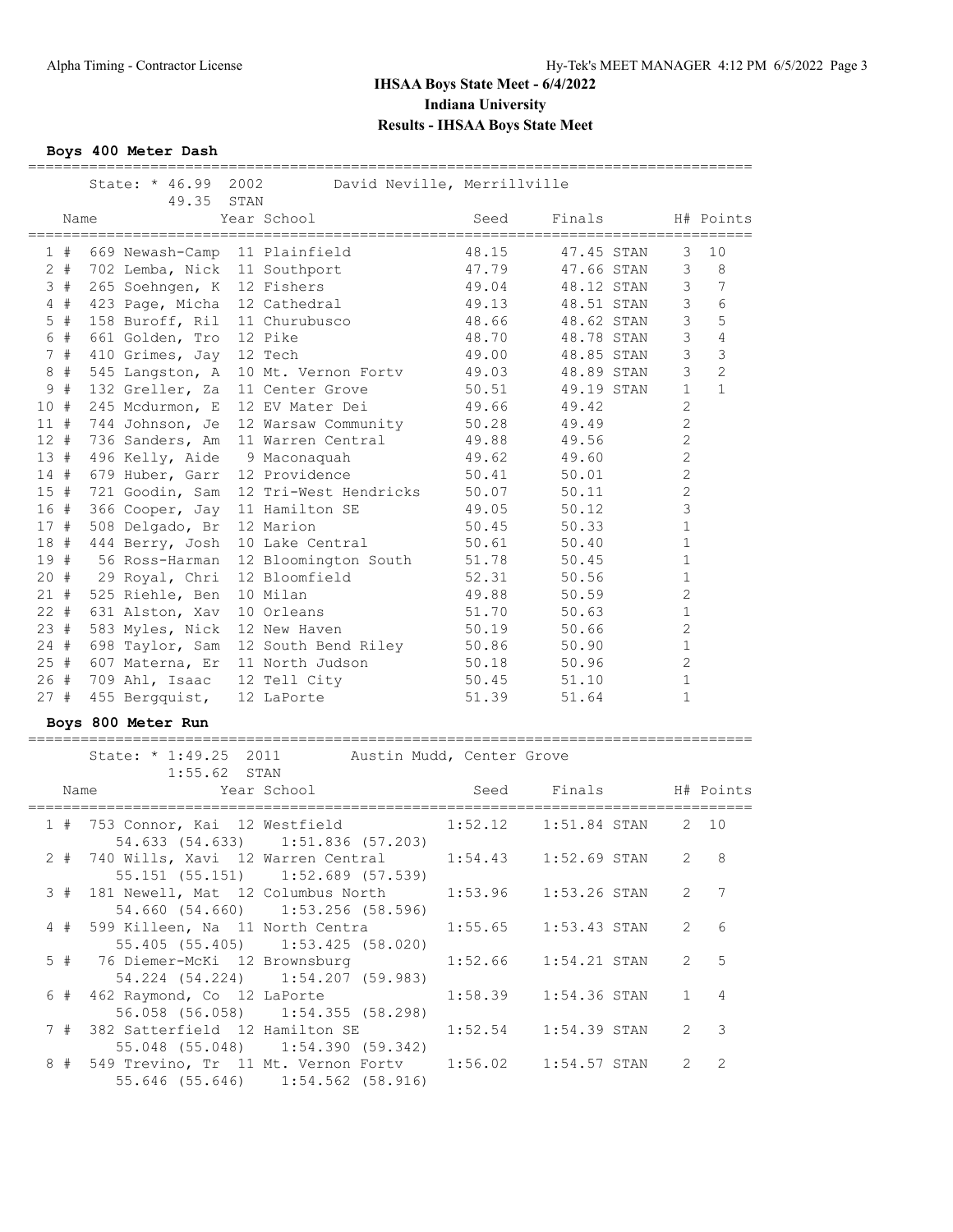## **....Boys 800 Meter Run**

| 9#     |                                                          | 368 Dubois, Ben 12 Hamilton SE 1:52.79 1:54.84 STAN 2 1  |                     |         |              |
|--------|----------------------------------------------------------|----------------------------------------------------------|---------------------|---------|--------------|
|        |                                                          | 54.996 (54.996) 1:54.834 (59.839)                        |                     |         |              |
| 10#    |                                                          | 285 Adair, Dani 12 FW Concordia Lut 1:56.31 1:54.95 STAN |                     |         | $\mathbf{1}$ |
|        |                                                          | 56.991 (56.991) 1:54.949 (57.958)                        |                     |         |              |
| 11#    |                                                          | 757 Lakomek, Co 11 Westfield 1:52.93 1:55.31 STAN        |                     |         | 2            |
|        |                                                          | 58.799 (58.799) 1:55.306 (56.507)                        |                     |         |              |
| $12$ # | 609 Miller, Jax 11 Northridge 1:55.61 1:55.75            |                                                          |                     |         | 2            |
|        |                                                          | 56.389 (56.389) 1:55.746 (59.357)                        |                     |         |              |
|        | 13 # 5 Rice, Brand 11 Austin 1:57.85 1:56.18             |                                                          |                     |         | $\mathbf{1}$ |
|        |                                                          | 58.086 (58.086) 1:56.172 (58.086)                        |                     |         |              |
| 14#    |                                                          | 179 Kilbarger-S 12 Columbus North 1:53.71 1:56.49        |                     |         | 2            |
|        |                                                          | 56.749 (56.749) 1:56.483 (59.735)                        |                     |         |              |
| 15#    |                                                          | 700 Baker, Madd 12 South Centra Eli 1:58.84 1:57.15      |                     |         | $\mathbf{1}$ |
|        |                                                          | 57.810 (57.810) 1:57.149 (59.339)                        |                     |         |              |
| 16 #   |                                                          | 577 Fewell, And 12 New Castle 1:56.70                    |                     | 1:57.22 | $\mathbf{1}$ |
|        |                                                          | 57.264 (57.264) 1:57.219 (59.956)                        |                     |         |              |
|        | 17 # 35 Clark, Kyle 11 Bloomington North 1:58.73 1:57.52 |                                                          |                     |         | $\mathbf{1}$ |
|        |                                                          | 57.477 (57.477) 1:57.519 (1:00.042)                      |                     |         |              |
| 18 #   |                                                          | 510 Barco, Mart 10 Martinsville 1:59.73                  |                     | 1:57.70 | $\mathbf{1}$ |
|        |                                                          | 57.754 (57.754) 1:57.699 (59.945)                        |                     |         |              |
| 19 #   |                                                          | 360 Wheeler, Gr 11 Greenfield-Central 1:55.39 1:57.73    |                     |         | 2            |
|        |                                                          | 56.477 (56.477) 1:57.723 (1:01.247)                      |                     |         |              |
| 20#    |                                                          | 648 Kaser, Cart 12 Penn                                  | 1:55.63             | 1:58.16 | 2            |
|        |                                                          | 55.177 (55.177) 1:58.158 (1:02.982)                      |                     |         |              |
| 21#    |                                                          | 628 O'Blenis, S 12 Oak Hill 1:59.26                      |                     | 1:58.23 | $\mathbf{1}$ |
|        |                                                          | 58.371 (58.371) 1:58.221 (59.850)                        |                     |         |              |
| $22 +$ |                                                          | 606 Wenning, Ja 12 North Harrison 1:59.87 1:58.79        |                     |         | $\mathbf{1}$ |
|        |                                                          | 59.635 (59.635) 1:58.782 (59.147)                        |                     |         |              |
|        | 23 # 28 Watt, Evan 12 Blackford                          |                                                          | 1:58.94             | 2:01.40 | 1            |
|        |                                                          | 58.873 (58.873) 2:01.400 (1:02.528)                      |                     |         |              |
| $24$ # |                                                          | 726 Marconi, Ca 12 Valparaiso                            | $1:59.97$ $2:01.65$ |         | $\mathbf{1}$ |
|        |                                                          | 59.116 (59.116) 2:01.644 (1:02.528)                      |                     |         |              |
| $25 +$ | 751 Bradshaw, P 12 Western                               |                                                          | $1:55.84$ $2:03.63$ |         | 2            |
|        |                                                          | 56.553 (56.553) 2:03.629 (1:07.077)                      |                     |         |              |
| 26#    |                                                          | 280 Naville, We 12 Floyd Central 1:59.17 2:04.80         |                     |         | $\mathbf{1}$ |
|        |                                                          | 58.199 (58.199) 2:04.799 (1:06.600)                      |                     |         |              |
|        | 27 # 701 Becker, Kol 12 South Centra Uni 2:00.28 2:07.01 |                                                          |                     |         | $\mathbf{1}$ |
|        | $1:03.517$ $(1:03.517)$ $2:07.008$ $(1:03.491)$          |                                                          |                     |         |              |

#### **Boys 1600 Meter Run**

================================================================================

| State: * 4:03.00 2011                           | Austin Mudd, Center Grove                                                                       |      |                               |                                                 |
|-------------------------------------------------|-------------------------------------------------------------------------------------------------|------|-------------------------------|-------------------------------------------------|
| $4:18.42$ STAN                                  |                                                                                                 |      |                               |                                                 |
| Name                                            | Year School                                                                                     | Seed | Finals                        | Points                                          |
|                                                 |                                                                                                 |      |                               |                                                 |
| 1 # 102 Mathison, K 11 Carmel                   |                                                                                                 |      | $4:04.82$ $4:04.82$ STAN $10$ |                                                 |
|                                                 | $1:00.449$ $(1:00.449)$ $2:01.993$ $(1:01.545)$ $3:03.717$ $(1:01.725)$ $4:04.811$ $(1:01.095)$ |      |                               |                                                 |
| 2 # 179 Kilbarger-S 12 Columbus North           |                                                                                                 |      | $4:09.82$ $4:09.56$ STAN      | 8                                               |
|                                                 | $1:00.720$ $(1:00.720)$ $2:02.256$ $(1:01.536)$                                                 |      |                               | $3:04.050$ $(1:01.795)$ $4:09.555$ $(1:05.505)$ |
| 3 # 62 Burrell, Ez 11 Brebeuf Jesuit            |                                                                                                 |      | $4:20.79$ $4:12.31$ STAN      |                                                 |
|                                                 | $1:03.009$ $(1:03.009)$ $2:07.091$ $(1:04.082)$                                                 |      |                               | $3:11.984$ $(1:04.893)$ $4:12.301$ $(1:00.318)$ |
| 4 # 125 Mangum, And 12 Castle                   |                                                                                                 |      | $4:19.21$ $4:12.55$ STAN      | -6                                              |
| $1:03.171$ $(1:03.171)$ $2:07.763$ $(1:04.592)$ |                                                                                                 |      |                               | $3:12.735$ $(1:04.973)$ $4:12.549$ $(59.815)$   |
| 5 # 510 Barco, Mart 10 Martinsville             |                                                                                                 |      | $4:17.60$ $4:12.93$ STAN      | 5                                               |
|                                                 | $1:03.432$ $(1:03.432)$ $2:06.932$ $(1:03.500)$ $3:12.563$ $(1:05.631)$ $4:12.926$ $(1:00.364)$ |      |                               |                                                 |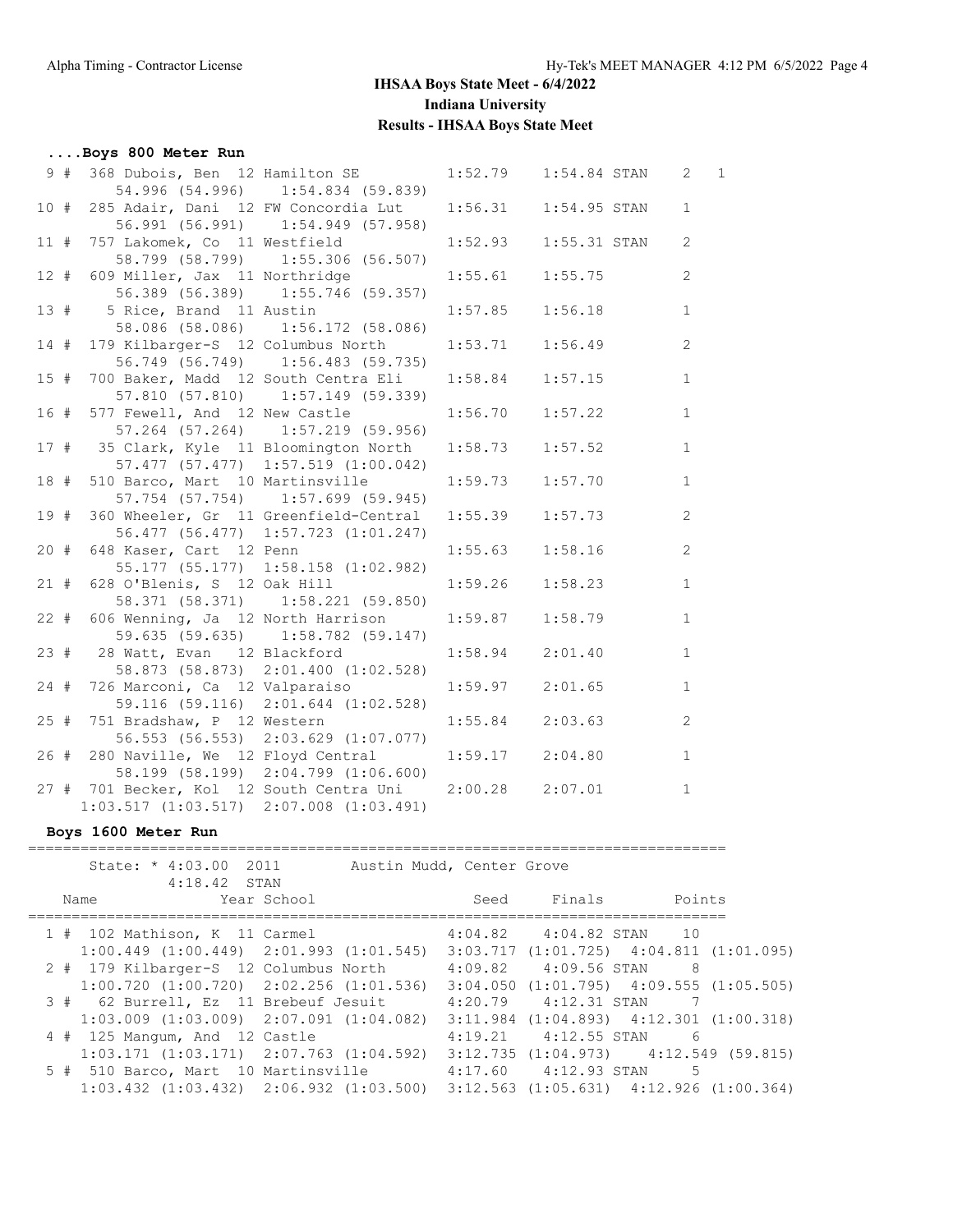#### **....Boys 1600 Meter Run**

|  | 6 # 35 Clark, Kyle 11 Bloomington North                                                         |                                                                                                 | 4:18.70  4:13.41 STAN    | $4\overline{ }$                                 |                         |
|--|-------------------------------------------------------------------------------------------------|-------------------------------------------------------------------------------------------------|--------------------------|-------------------------------------------------|-------------------------|
|  | $1:03.227$ $(1:03.227)$ $2:06.694$ $(1:03.467)$                                                 |                                                                                                 |                          | $3:12.281$ $(1:05.588)$ $4:13.409$ $(1:01.129)$ |                         |
|  | 7 # 66 Todd, Camer 10 Brebeuf Jesuit                                                            |                                                                                                 | 4:17.68  4:13.52 STAN    | $\overline{3}$                                  |                         |
|  |                                                                                                 | $1:01.354$ $(1:01.354)$ $2:06.041$ $(1:04.688)$ $3:11.674$ $(1:05.634)$ $4:13.512$ $(1:01.838)$ |                          |                                                 |                         |
|  | 8 # 591 Mumaw, Joel 12 Noblesville                                                              |                                                                                                 | 4:17.66  4:15.34 STAN    | 2                                               |                         |
|  |                                                                                                 | $1:03.979$ $(1:03.979)$ $3:14.814$ $(2:10.835)$ $4:15.332$ $(1:00.519)$                         |                          |                                                 |                         |
|  | 9 # 227 Hooten, Ale 12 Evansville Central                                                       |                                                                                                 | $4:20.08$ $4:15.87$ STAN | $\sim$ 1                                        |                         |
|  |                                                                                                 | $1:03.359$ $(1:03.359)$ $2:07.465$ $(1:04.106)$                                                 |                          | $3:12.507$ $(1:05.042)$ $4:15.868$ $(1:03.361)$ |                         |
|  | 10 # 134 Hennessy, G 11 Center Grove                                                            |                                                                                                 | 4:21.03  4:16.61 STAN    |                                                 |                         |
|  | $1:01.995$ $(1:01.995)$ $2:07.054$ $(1:05.059)$ $3:13.195$ $(1:06.142)$ $4:16.605$ $(1:03.410)$ |                                                                                                 |                          |                                                 |                         |
|  | 11 # 385 Noble, Bryc 12 Hanover Central                                                         |                                                                                                 | $4:23.61$ $4:17.34$ STAN |                                                 |                         |
|  | $1:04.218$ $(1:04.218)$ $2:09.730$ $(1:05.513)$ $3:14.635$ $(1:04.905)$                         |                                                                                                 |                          |                                                 | $4:17.331$ $(1:02.696)$ |
|  | 12 # 184 Roberts, An 12 Concord                                                                 |                                                                                                 | $4:20.83$ $4:20.05$      |                                                 |                         |
|  |                                                                                                 | $1:02.168$ $(1:02.168)$ $2:05.391$ $(1:03.224)$ $3:12.162$ $(1:06.771)$                         |                          |                                                 | $4:20.049$ $(1:07.887)$ |
|  | 13 # 720 Long, Evan 11 Tipton                                                                   |                                                                                                 | $4:20.21$ $4:20.60$      |                                                 |                         |
|  |                                                                                                 | $1:03.490$ $(1:03.490)$ $2:08.606$ $(1:05.116)$ $3:14.893$ $(1:06.287)$                         |                          |                                                 | $4:20.599$ $(1:05.706)$ |
|  | 14 # 538 Burns, Nate 11 Mooresville                                                             |                                                                                                 | $4:21.42$ $4:21.05$      |                                                 |                         |
|  |                                                                                                 | 1:04.338 (1:04.338) 2:09.278 (1:04.940) 3:17.262 (1:07.985)                                     |                          |                                                 | $4:21.044$ $(1:03.782)$ |
|  | 15 # 167 Hall, Austi 12 Columbia City                                                           |                                                                                                 | $4:21.29$ $4:21.88$      |                                                 |                         |
|  |                                                                                                 | $1:03.434$ $(1:03.434)$ $2:09.489$ $(1:06.055)$ $3:16.446$ $(1:06.958)$                         |                          |                                                 | $4:21.872$ $(1:05.426)$ |
|  | 16 # 189 Hulen, West 10 Crown Point                                                             |                                                                                                 | $4:25.79$ $4:22.67$      |                                                 |                         |
|  |                                                                                                 | $1:05.053$ $(1:05.053)$ $2:10.611$ $(1:05.559)$ $3:17.130$ $(1:06.520)$                         |                          |                                                 | $4:22.664$ $(1:05.535)$ |
|  | 17 # 724 Dillabaugh, 11 Valparaiso                                                              |                                                                                                 | $4:27.71$ $4:23.51$      |                                                 |                         |
|  | $1:04.860$ $(1:04.860)$ $2:10.886$ $(1:06.026)$ $3:17.374$ $(1:06.488)$                         |                                                                                                 |                          |                                                 | $4:23.501$ $(1:06.128)$ |
|  | 18 # 425 Weinel, Jar Jasper                                                                     |                                                                                                 | $4:22.49$ $4:23.67$      |                                                 |                         |
|  | $1:03.289$ (1:03.289) 2:08.215 (1:04.927) 3:15.823 (1:07.608)                                   |                                                                                                 |                          |                                                 | $4:23.666$ $(1:07.844)$ |
|  | 19 # 478 Ostendorf, 11 Lawrence North                                                           |                                                                                                 | $4:20.17$ $4:23.94$      |                                                 |                         |
|  |                                                                                                 | $1:04.970$ $(1:04.970)$ $2:10.026$ $(1:05.056)$ $3:16.134$ $(1:06.108)$                         |                          |                                                 | $4:23.932$ $(1:07.799)$ |
|  | 20 # 779 Helton, Mat 11 Zionsville                                                              |                                                                                                 | $4:17.96$ $4:24.23$      |                                                 |                         |
|  |                                                                                                 | $1:03.733$ $(1:03.733)$ $2:09.141$ $(1:05.409)$ $3:17.447$ $(1:08.306)$                         |                          |                                                 | $4:24.225$ $(1:06.779)$ |
|  | 21 # 67 Austin, Cha 11 Brown County                                                             |                                                                                                 | $4:26.19$ $4:24.25$      |                                                 |                         |
|  |                                                                                                 | $1:04.734$ $(1:04.734)$ $2:10.939$ $(1:06.205)$ $3:18.639$ $(1:07.701)$                         |                          |                                                 | $4:24.246$ $(1:05.607)$ |
|  | 22 # 409 Niswander, 12 Huntington North                                                         |                                                                                                 | $4:21.56$ $4:24.36$      |                                                 |                         |
|  |                                                                                                 | $1:02.872$ (1:02.872) 2:09.189 (1:06.318) 3:17.702 (1:08.513)                                   |                          |                                                 | $4:24.352$ $(1:06.650)$ |
|  | 23 # 119 Sloffer, Pr 12 Carroll (For                                                            |                                                                                                 | $4:25.39$ $4:24.78$      |                                                 |                         |
|  |                                                                                                 | $1:05.097$ (1:05.097) 2:11.096 (1:06.000) 3:18.062 (1:06.966)                                   |                          |                                                 | $4:24.774$ $(1:06.712)$ |
|  | 24 # 317 Henkle, Bra 11 Franklin Central 4:18.22 4:27.97                                        |                                                                                                 |                          |                                                 |                         |
|  |                                                                                                 | $1:02.213$ $(1:02.213)$ $2:07.368$ $(1:05.155)$ $3:18.117$ $(1:10.750)$                         |                          |                                                 | $4:27.969$ $(1:09.852)$ |
|  | 25 # 778 Handy, Ryan 11 Zionsville                                                              |                                                                                                 | $4:21.34$ $4:28.73$      |                                                 |                         |
|  | $1:04.449$ $(1:04.449)$ $2:10.507$ $(1:06.059)$ $3:18.836$ $(1:08.330)$                         |                                                                                                 |                          |                                                 | $4:28.722$ $(1:09.886)$ |
|  | 26 # 595 Shinneman, 12 Noblesville                                                              |                                                                                                 | $4:20.88$ $4:33.96$      |                                                 |                         |
|  |                                                                                                 | $1:04.622$ $(1:04.622)$ $2:12.526$ $(1:07.905)$ $3:26.547$ $(1:14.021)$                         |                          |                                                 | $4:33.955$ $(1:07.409)$ |
|  | 27 # 674 Glasgo, Kaw 11 Prairie Heights 4:31.77 4:39.13                                         |                                                                                                 |                          |                                                 |                         |
|  |                                                                                                 | $1:03.091$ $(1:03.091)$ $2:09.679$ $(1:06.589)$ $3:20.607$ $(1:10.928)$ $4:39.128$ $(1:18.521)$ |                          |                                                 |                         |
|  |                                                                                                 |                                                                                                 |                          |                                                 |                         |

#### **Boys 3200 Meter Run**

================================================================================ State: \* 8:51.15 2012 Futsum Zienasellassie, North Central (Indpl 9:18.54 STAN Name Year School Seed Finals Points ================================================================================ 1 # 102 Mathison, K 11 Carmel 9:02.29 8:59.05 STAN 10 1:06.730 (1:06.730) 2:16.042 (1:09.312) 3:24.794 (1:08.753) 4:34.042 (1:09.248) 5:43.768 (1:09.726) 6:50.861 (1:07.094) 7:56.735 (1:05.875) 8:59.050 (1:02.315)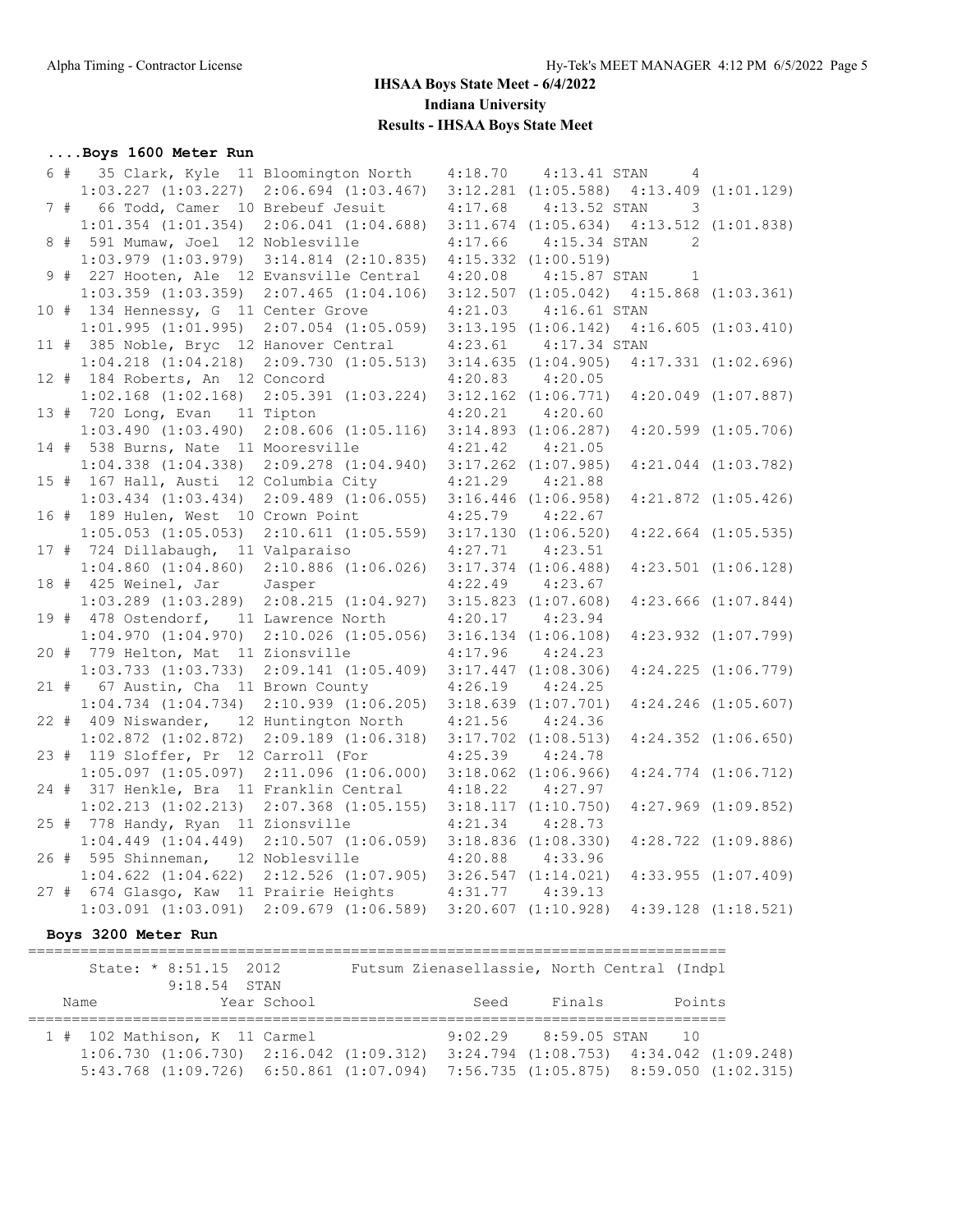## **....Boys 3200 Meter Run**

|  | 2 # 424 Eckman, Abe 12 Jasper                                                                   |                    | 9:02.68 | 9:01.50 STAN             | -8                                              |                         |
|--|-------------------------------------------------------------------------------------------------|--------------------|---------|--------------------------|-------------------------------------------------|-------------------------|
|  | $1:06.274$ $(1:06.274)$ $2:15.501$ $(1:09.228)$ $3:24.562$ $(1:09.061)$ $4:34.564$ $(1:10.003)$ |                    |         |                          |                                                 |                         |
|  | 5:44.515 (1:09.951) 6:52.801 (1:08.286) 8:01.250 (1:08.450) 9:01.495 (1:00.245)                 |                    |         |                          |                                                 |                         |
|  | 3 # 106 Schuman, Ch 12 Carmel                                                                   |                    |         | 9:25.23 9:02.39 STAN     | $\overline{7}$                                  |                         |
|  | 1:08.048 (1:08.048) 2:16.934 (1:08.886) 3:25.436 (1:08.503) 4:34.714 (1:09.279)                 |                    |         |                          |                                                 |                         |
|  | 5:44.194 (1:09.480) 6:52.614 (1:08.420) 8:00.707 (1:08.093) 9:02.389 (1:01.683)                 |                    |         |                          |                                                 |                         |
|  | 4 # 272 Conway, Wil 10 Floyd Central                                                            |                    |         | 9:23.43 9:02.81 STAN     | 6                                               |                         |
|  | 1:07.014 (1:07.014) 2:16.319 (1:09.305) 3:25.024 (1:08.705) 4:34.279 (1:09.256)                 |                    |         |                          |                                                 |                         |
|  | 5:44.094 (1:09.815) 6:52.412 (1:08.319) 8:00.499 (1:08.088) 9:02.809 (1:02.310)                 |                    |         |                          |                                                 |                         |
|  | 5 # 610 Moore, Jack 12 Northridge                                                               |                    |         | 9:18.23 9:03.02 STAN     | $5^{\circ}$                                     |                         |
|  | $1:07.370$ $(1:07.370)$ $2:16.384$ $(1:09.014)$ $3:25.243$ $(1:08.860)$ $4:34.392$ $(1:09.150)$ |                    |         |                          |                                                 |                         |
|  | 5:44.015 (1:09.624) 6:51.504 (1:07.490) 8:00.193 (1:08.689) 9:03.019 (1:02.827)                 |                    |         |                          |                                                 |                         |
|  | 6 # 65 Thirunavukk 12 Brebeuf Jesuit                                                            |                    |         | $9:25.12$ $9:05.17$ STAN | $\overline{4}$                                  |                         |
|  | $1:08.010$ $(1:08.010)$ $2:17.156$ $(1:09.146)$ $3:25.411$ $(1:08.255)$ $4:34.619$ $(1:09.208)$ |                    |         |                          |                                                 |                         |
|  | 5:44.242 (1:09.624) 6:52.142 (1:07.900) 8:00.571 (1:08.430) 9:05.170 (1:04.600)                 |                    |         |                          |                                                 |                         |
|  | 7 # 284 Wolf, Spens 12 Forest Park                                                              |                    |         | 9:11.42 9:05.37 STAN     | $\overline{\phantom{a}}$                        |                         |
|  | $1:06.505$ $(1:06.505)$ $2:15.800$ $(1:09.295)$ $3:24.644$ $(1:08.845)$ $4:33.782$ $(1:09.138)$ |                    |         |                          |                                                 |                         |
|  | 5:43.499 (1:09.717) 6:52.071 (1:08.573) 8:00.813 (1:08.742) 9:05.365 (1:04.553)                 |                    |         |                          |                                                 |                         |
|  | 8 # 594 Propst, Ash 11 Noblesville                                                              |                    |         | 9:22.10 9:10.51 STAN     | $\overline{2}$                                  |                         |
|  | $1:07.700$ $(1:07.700)$ $2:16.720$ $(1:09.020)$ $3:25.429$ $(1:08.710)$ $4:34.816$ $(1:09.387)$ |                    |         |                          |                                                 |                         |
|  | 5:44.449 (1:09.634) 6:53.474 (1:09.025) 8:04.030 (1:10.556) 9:10.504 (1:06.475)                 |                    |         |                          |                                                 |                         |
|  | 9 # 126 Monroe, Tre 12 Castle                                                                   |                    |         | 9:18.43 9:11.71 STAN     | $\overline{1}$                                  |                         |
|  | 1:07.781 (1:07.781) 2:16.347 (1:08.566) 3:25.424 (1:09.077) 4:35.166 (1:09.743)                 |                    |         |                          |                                                 |                         |
|  | 5:45.028 (1:09.862) 6:55.544 (1:10.516) 8:06.591 (1:11.048) 9:11.707 (1:05.116)                 |                    |         |                          |                                                 |                         |
|  | 10 # 64 Stevens, Co 12 Brebeuf Jesuit                                                           |                    |         | $9:29.73$ $9:17.32$ STAN |                                                 |                         |
|  | 1:07.653 (1:07.653) 2:16.765 (1:09.113) 3:25.981 (1:09.216) 4:35.362 (1:09.381)                 |                    |         |                          |                                                 |                         |
|  | $5:45.217$ $(1:09.855)$ $6:55.274$ $(1:10.058)$                                                 |                    |         |                          | $8:06.864$ $(1:11.590)$ $9:17.320$ $(1:10.456)$ |                         |
|  |                                                                                                 |                    |         | $9:34.79$ $9:20.86$      |                                                 |                         |
|  | 11 # 288 Connelly, G 12 FW Concordia Lut                                                        |                    |         |                          |                                                 |                         |
|  | $1:08.475$ $(1:08.475)$ $2:17.619$ $(1:09.144)$ $3:27.575$ $(1:09.957)$ $4:38.118$ $(1:10.543)$ |                    |         |                          |                                                 |                         |
|  | 5:49.420 (1:11.303) 7:03.263 (1:13.843) 8:15.907 (1:12.645) 9:20.856 (1:04.950)                 |                    |         |                          |                                                 |                         |
|  | 12 # 55 Rheam, Ryan 10 Bloomington South 9:31.07 9:21.59                                        |                    |         |                          |                                                 |                         |
|  | 1:07.823 (1:07.823) 2:17.426 (1:09.604) 3:27.194 (1:09.768) 4:37.429 (1:10.236)                 |                    |         |                          |                                                 |                         |
|  | 5:49.115 (1:11.686) 7:02.627 (1:13.512) 8:16.010 (1:13.384)                                     |                    |         |                          |                                                 | $9:21.587$ $(1:05.577)$ |
|  | 13 # 138 Mimbela, Pa 11 Center Grove                                                            |                    |         | $9:22.29$ $9:23.48$      |                                                 |                         |
|  | 1:07.544 (1:07.544) 2:16.568 (1:09.024) 3:24.930 (1:08.363) 4:34.499 (1:09.570)                 |                    |         |                          |                                                 |                         |
|  | 5:44.862 (1:10.363) 6:57.647 (1:12.785) 8:13.508 (1:15.861) 9:23.473 (1:09.965)                 |                    |         |                          |                                                 |                         |
|  | 14 # 343 Claxton, To 11 Goshen                                                                  |                    |         | $9:28.38$ $9:23.81$      |                                                 |                         |
|  | $1:07.899$ $(1:07.899)$ $2:16.529$ $(1:08.630)$ $3:26.150$ $(1:09.621)$ $4:36.442$ $(1:10.292)$ |                    |         |                          |                                                 |                         |
|  | 5:47.506 (1:11.065) 7:00.095 (1:12.590) 8:14.730 (1:14.635) 9:23.809 (1:09.080)                 |                    |         |                          |                                                 |                         |
|  | 15 # 618 White, Neri 12 Northview 9:29.81 9:24.39                                               |                    |         |                          |                                                 |                         |
|  | 1:07.126 (1:07.126) 2:16.634 (1:09.508) 3:25.641 (1:09.008) 4:35.713 (1:10.072)                 |                    |         |                          |                                                 |                         |
|  | $5:46.627$ $(1:10.915)$ $7:00.557$ $(1:13.930)$                                                 |                    |         | 8:16.420(1:15.864)       |                                                 | $9:24.388$ $(1:07.968)$ |
|  | 16 # 386 York, Ryan 11 Hanover Central                                                          |                    | 9:34.18 | 9:25.89                  |                                                 |                         |
|  | $1:08.368$ $(1:08.368)$ $2:17.705$ $(1:09.338)$                                                 |                    |         | $3:27.740$ $(1:10.035)$  |                                                 | $4:38.336$ $(1:10.596)$ |
|  | $5:49.404$ $(1:11.068)$ $7:02.883$ $(1:13.480)$                                                 |                    |         | 8:15.715(1:12.833)       |                                                 | $9:25.884$ $(1:10.169)$ |
|  | 17 # 182 Russell, Wi 11 Columbus North                                                          |                    |         | $9:27.90$ $9:26.34$      |                                                 |                         |
|  | $1:08.307$ $(1:08.307)$ $2:17.480$ $(1:09.174)$                                                 |                    |         | $3:26.767$ $(1:09.287)$  |                                                 | $4:37.794$ $(1:11.027)$ |
|  | $5:49.756$ $(1:11.963)$ $7:04.028$ $(1:14.272)$                                                 |                    |         | $8:18.764$ $(1:14.737)$  |                                                 | 9:26.333(1:07.569)      |
|  | 18 # 175 Carr, Evan 12 Columbus North                                                           |                    | 9:37.72 | 9:28.63                  |                                                 |                         |
|  | $1:09.281$ $(1:09.281)$                                                                         | 2:18.847(1:09.566) |         | $3:28.589$ $(1:09.743)$  |                                                 | 4:39.739(1:11.150)      |
|  | $5:52.676$ $(1:12.937)$ $7:05.118$ $(1:12.442)$                                                 |                    |         | 8:18.980 (1:13.863)      |                                                 | $9:28.627$ $(1:09.647)$ |
|  | 19 # 770 Harber, Luk 12 Yorktown                                                                |                    |         | $9:32.67$ $9:28.82$      |                                                 |                         |
|  | $1:08.979$ $(1:08.979)$ $2:18.718$ $(1:09.739)$ $3:30.265$ $(1:11.548)$                         |                    |         |                          |                                                 | 4:43.170(1:12.905)      |
|  | 5:56.442 (1:13.272) 7:10.387 (1:13.945) 8:23.149 (1:12.763) 9:28.820 (1:05.671)                 |                    |         |                          |                                                 |                         |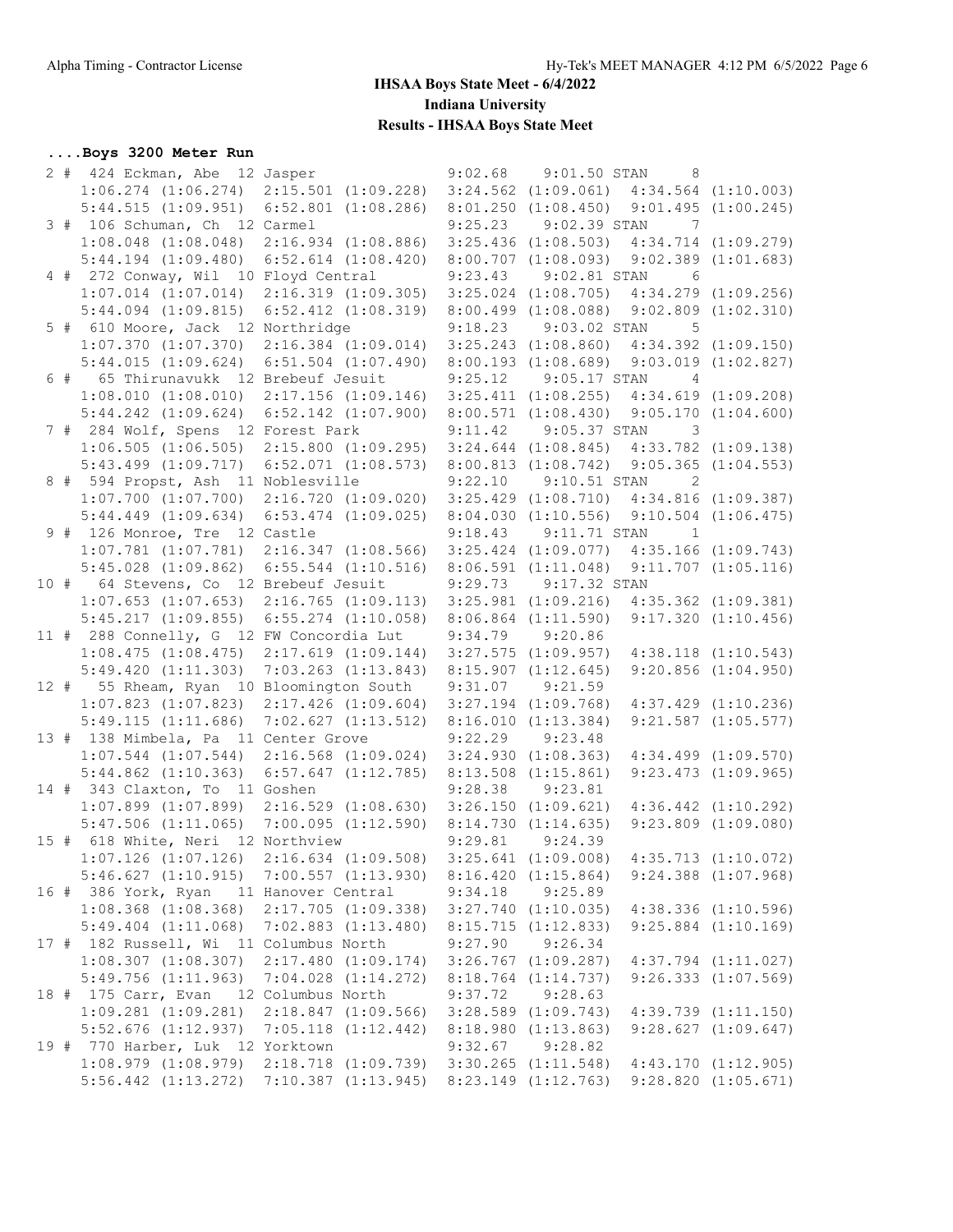## **....Boys 3200 Meter Run**

|  |                                                                                                 | 20 # 31 Bailey, Nol 12 Bloomington North 9:27.85 9:30.83 |  |                         |
|--|-------------------------------------------------------------------------------------------------|----------------------------------------------------------|--|-------------------------|
|  | $1:07.521$ $(1:07.521)$ $1:08.635$ $(1.115)$ $3:26.114$ $(2:17.479)$ $4:36.370$ $(1:10.257)$    |                                                          |  |                         |
|  | $5:49.114$ $(1:12.744)$ $7:03.727$ $(1:14.614)$ $8:20.389$ $(1:16.662)$                         |                                                          |  | 9:30.827(1:10.439)      |
|  | 21 # 551 Allen, Kore 12 Munster 9:39.66 9:31.72                                                 |                                                          |  |                         |
|  | $1:09.063$ (1:09.063) $2:18.103$ (1:09.040) $3:26.944$ (1:08.841) $4:38.377$ (1:11.434)         |                                                          |  |                         |
|  | $5:52.454$ $(1:14.078)$ $7:04.656$ $(1:12.202)$ $8:18.842$ $(1:14.186)$                         |                                                          |  | 9:31.719(1:12.878)      |
|  | 22 # 17 Guise, Deio 12 Bellmont 9:25.96 9:32.08                                                 |                                                          |  |                         |
|  | $1:07.908$ $(1:07.908)$ $2:17.164$ $(1:09.257)$ $3:27.082$ $(1:09.918)$ $4:38.089$ $(1:11.008)$ |                                                          |  |                         |
|  | $5:49.488$ (1:11.399) 7:03.987 (1:14.500) 8:18.031 (1:14.045)                                   |                                                          |  | $9:32.079$ $(1:14.049)$ |
|  | 23 # 460 Pillai, Jan 11 LaPorte 9:36.53 9:36.50                                                 |                                                          |  |                         |
|  | 1:08.800 (1:08.800) 2:17.843 (1:09.043) 3:27.825 (1:09.983) 4:37.023 (1:09.198)                 |                                                          |  |                         |
|  | $5:49.244$ $(1:12.221)$ $7:03.298$ $(1:14.055)$ $8:19.719$ $(1:16.422)$                         |                                                          |  | $9:36.494$ $(1:16.775)$ |
|  | 24 # 258 Meaux, Tate 11 Fishers 9:26.80 9:40.04                                                 |                                                          |  |                         |
|  | $1:07.464$ $(1:07.464)$ $2:16.869$ $(1:09.405)$ $3:25.879$ $(1:09.010)$ $4:36.210$ $(1:10.331)$ |                                                          |  |                         |
|  | $5:49.420$ $(1:13.210)$ $7:05.388$ $(1:15.968)$ $8:23.544$ $(1:18.156)$                         |                                                          |  | 9:40.033(1:16.490)      |
|  | 25 # 167 Hall, Austi 12 Columbia City 9:23.74 9:40.80                                           |                                                          |  |                         |
|  | $1:08.691$ $(1:08.691)$ $2:18.054$ $(1:09.364)$ $3:28.461$ $(1:10.407)$ $4:40.622$ $(1:12.161)$ |                                                          |  |                         |
|  | $5:56.739$ $(1:16.117)$ $7:12.649$ $(1:15.910)$ $8:27.771$ $(1:15.123)$                         |                                                          |  | $9:40.792$ $(1:13.021)$ |
|  | 26 # 215 Sillaway, D 12 East Noble 9:33.57 9:41.21                                              |                                                          |  |                         |
|  | $1:09.334$ (1:09.334) 2:18.979 (1:09.646) 3:30.218 (1:11.239) 4:43.389 (1:13.171)               |                                                          |  |                         |
|  | $5:57.564$ (1:14.176) 7:13.282 (1:15.718) 8:29.282 (1:16.000)                                   |                                                          |  | $9:41.208$ $(1:11.926)$ |
|  | 27 # 526 Bauschke, W 9 Mishawaka 9:37.09 9:43.48                                                |                                                          |  |                         |
|  | 1:08.536 (1:08.536) 2:17.895 (1:09.360) 3:27.598 (1:09.703) 4:39.399 (1:11.801)                 |                                                          |  |                         |
|  | 5:53.754 (1:14.355) 7:10.726 (1:16.973) 8:28.088 (1:17.362) 9:43.476 (1:15.389)                 |                                                          |  |                         |

**Boys 110 Meter Hurdles**

**9 Advance: Top 2 Each Heat plus Next 3 Best Times**

|     | ==========================<br>=====================================<br>State: * 13.64 1976<br>Jerry Hill, Arsenal Tech |                                          |  |                      |       |                  |                  |   |  |  |  |
|-----|------------------------------------------------------------------------------------------------------------------------|------------------------------------------|--|----------------------|-------|------------------|------------------|---|--|--|--|
|     |                                                                                                                        | 14.76 STAN<br>Name                       |  | Year School          | Seed  | Prelims          | Wind H#          |   |  |  |  |
|     |                                                                                                                        | Preliminaries                            |  |                      |       |                  |                  |   |  |  |  |
|     |                                                                                                                        | 1 # 74 Colquitt, John 12 Brownsburg      |  |                      | 14.15 | 14.07OSTAN       | $-0.2 \quad 1$   |   |  |  |  |
|     |                                                                                                                        | 2 # 665 Hrbek, Harrison 11 Plainfield    |  |                      | 14.92 | 14.48QSTAN 1.0 3 |                  |   |  |  |  |
|     |                                                                                                                        | 3 # 786 Willis, Knox                     |  | 11 Zionsville        | 14.37 | 14.670STAN       | $0.8$ 2          |   |  |  |  |
|     |                                                                                                                        | 4 # 427 Bush, Maliek 12 Jeffersonville   |  |                      | 14.55 | 14.51OSTAN       | $1.0 \quad 3$    |   |  |  |  |
|     |                                                                                                                        | 5 # 130 Doyle, Parker 11 Center Grove    |  |                      | 14.76 | 14.570STAN       | $-0.2 \quad 1$   |   |  |  |  |
|     | 6 #                                                                                                                    | 689 Hooten, Alexander                    |  | 12 Roncalli          | 14.65 | 14.810           | $0.8 \quad 2$    |   |  |  |  |
|     | 7#                                                                                                                     | 148 Ottersbach, Jacob                    |  | 11 Charlestown       | 14.48 | 14.58qSTAN       | $1.0-3$          |   |  |  |  |
|     |                                                                                                                        | 8 # 695 Busick, Mason                    |  | 12 Scottsburg        | 15.05 | 14.84q           | $0.8$ 2          |   |  |  |  |
|     | 9#                                                                                                                     | 186 Sweet, Parker                        |  | 11 Connersville      | 14.93 | 14.85q           | 1.0 3 14.845     |   |  |  |  |
| 10# |                                                                                                                        | 51 Black, D'Andre                        |  | 10 Bloomington South | 14.75 | 14.85            | $-0.2$ 1 14.847  |   |  |  |  |
|     |                                                                                                                        | 11 # 267 Tarter, Tyler                   |  | 10 Fishers           | 14.94 | 14.87            | $-0.2$ 1         |   |  |  |  |
|     |                                                                                                                        | 12 # 277 Kruer, Kaden 11 Floyd Central   |  |                      | 14.91 | 14.95            | $0.8 \quad 2$    |   |  |  |  |
|     | 13#                                                                                                                    | 528 Jewett, Kanaan 12 Mishawaka          |  |                      | 14.96 | 15.04            | $0.8$ 2          |   |  |  |  |
|     | 14#                                                                                                                    | 481 Royster III, Dann                    |  | 12 Lawrence North    | 15.22 | 15.06            | $-0.2$ 1 15.055  |   |  |  |  |
|     |                                                                                                                        | 15 # 540 Burhenn, George                 |  | 11 Mt. Vernon Fortv  | 15.22 | 15.06            | $0.8$ 2 15.060   |   |  |  |  |
|     |                                                                                                                        | 16 # 161 Nondorf, Nicholas 12 Churubusco |  |                      | 15.24 | 15.07            | $0.8$ 2          |   |  |  |  |
|     |                                                                                                                        | 17 # 512 Akins, Allen                    |  | 12 Merrillville      | 14.96 | 15.11            | $-0.2 \quad 1$   |   |  |  |  |
|     |                                                                                                                        | 18 # 699 Kaufhold, Luke 10 SB St Joseph  |  |                      | 15.12 | 15.12            | $-0.2 \quad 1$   |   |  |  |  |
|     |                                                                                                                        | 19 # 552 Allen, Varrick                  |  | 12 Munster           | 15.02 | 15.14            | $1.0 \quad 3$    |   |  |  |  |
|     |                                                                                                                        | 20 # 622 Parker, Jacob 11 Norwell        |  |                      | 15.31 | 15.17            | 0.8 <sub>2</sub> |   |  |  |  |
|     |                                                                                                                        | 21 # 370 Gerig, Will 12 Hamilton SE      |  |                      | 15.02 | 15.21            | $1.0 \quad 3$    |   |  |  |  |
|     | $22 \neq$                                                                                                              | 675 Carey, Myles 12 Princeton Community  |  |                      | 15.24 | 15.24            | 1.0              | 3 |  |  |  |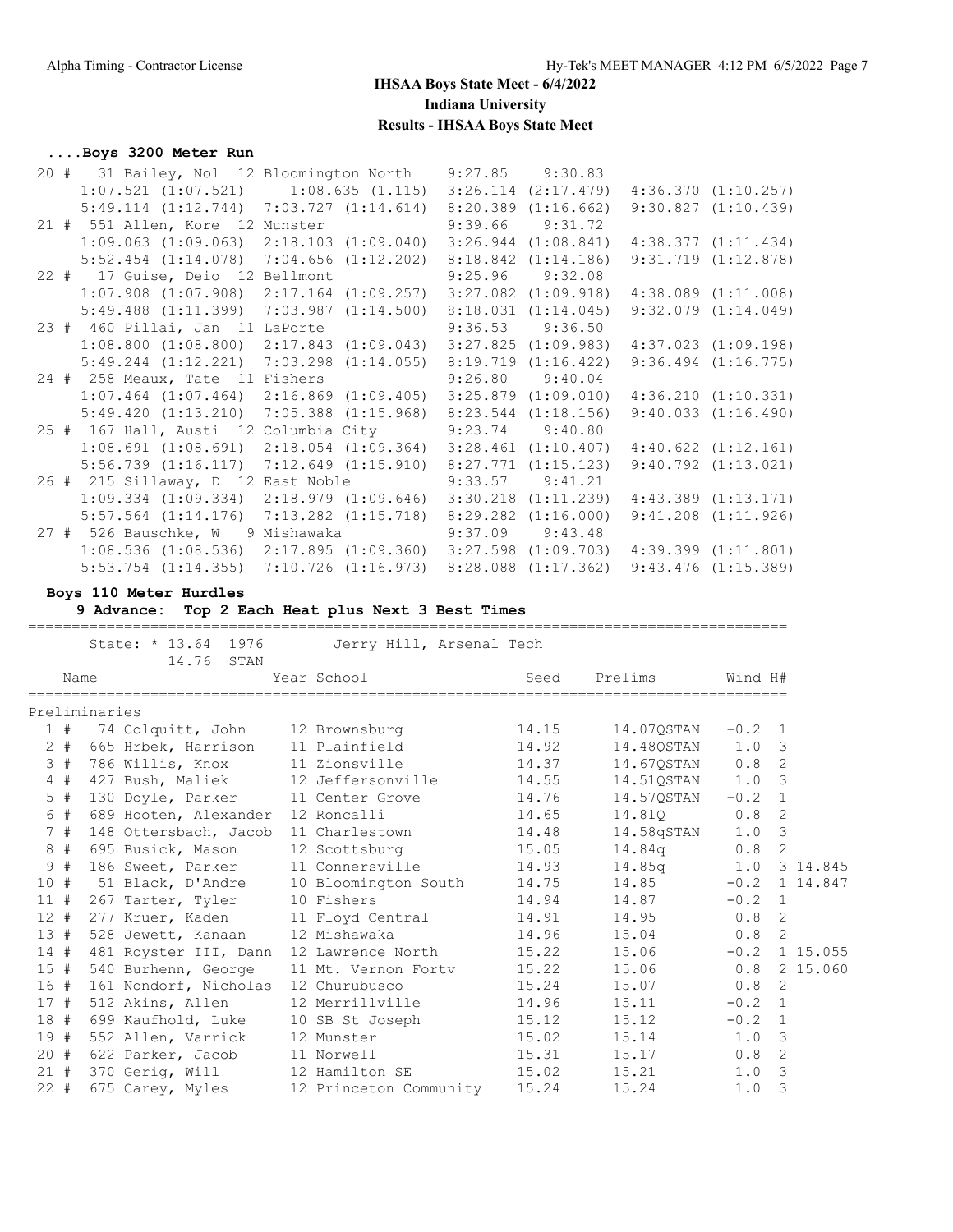#### **....Boys 110 Meter Hurdles**

| 23 # 503 Lincoln, Dominic | 12 Manchester                                     | 14.94 | 15.26 | $0.8$ 2        |  |
|---------------------------|---------------------------------------------------|-------|-------|----------------|--|
| 24 # 113 Oduma, Shadrach  | 12 Carroll (For                                   | 15.26 | 15.53 | $-0.2$ 1       |  |
| 25 # 2 Brown, Tremayne    | 10 Anderson                                       | 15.29 | 15.55 | $-0.2 \quad 1$ |  |
| 26 # 513 Carter, Caleb    | 12 Merrillville                                   | 15.23 | 15.93 | $1.0 \quad 3$  |  |
|                           | 27 # 230 Brown, Jr, Domoni 11 Evansville Harrison | 15.68 | 22.25 | $1.0 \quad 3$  |  |

#### **Boys 110 Meter Hurdles**

=====================================================================================

|        |       | State: $* 13.64$ | 14.76 | 1976<br>STAN |                                   | Jerry Hill, Arsenal Tech |            |        |                |
|--------|-------|------------------|-------|--------------|-----------------------------------|--------------------------|------------|--------|----------------|
|        | Name  |                  |       |              | Year School                       | Prelims                  | Finals     |        | Wind Points    |
| Finals |       |                  |       |              |                                   |                          |            |        |                |
|        | 1#    |                  |       |              | 74 Colquitt, J 12 Brownsburg      | 14.07                    | 13.90 STAN | $-0.1$ | 10             |
|        | $2 +$ |                  |       |              | 786 Willis, Kno 11 Zionsville     | 14.67                    | 14.40 STAN | $-0.1$ | - 8            |
|        | 3#    |                  |       |              | 665 Hrbek, Harr 11 Plainfield     | 14.48                    | 14.50 STAN | $-0.1$ | 7              |
|        | 4#    |                  |       |              | 130 Doyle, Park 11 Center Grove   | 14.57                    | 14.54 STAN | $-0.1$ | 6              |
|        | 5#    |                  |       |              | 148 Ottersbach, 11 Charlestown    | 14.58                    | 14.56 STAN | $-0.1$ | 5              |
|        | 6#    |                  |       |              | 689 Hooten, Ale 12 Roncalli       | 14.81                    | 14.62 STAN | $-0.1$ | 4              |
|        | 7#    |                  |       |              | 427 Bush, Malie 12 Jeffersonville | 14.51                    | 14.86      | $-0.1$ | 3              |
|        | 8#    | 695 Busick, Mas  |       |              | 12 Scottsburg                     | 14.84                    | 14.88      | $-0.1$ | $\overline{2}$ |
|        | 9#    | 186 Sweet, Park  |       |              | 11 Connersville                   | 14.85                    | 14.98      | $-0.1$ | 1              |
|        |       |                  |       |              |                                   |                          |            |        |                |

#### **Boys 300 Meter Hurdles**

===================================================================================

State: \* 36.26 2007 Bryce Brown, EV Harrison

|        |      | 39.31                         | STAN |                                                      |       |                  |                |                |        |
|--------|------|-------------------------------|------|------------------------------------------------------|-------|------------------|----------------|----------------|--------|
|        | Name |                               |      | Year School and the School                           | Seed  | Finals           |                | H# Points      |        |
|        |      |                               |      | 1 # 74 Colquitt, J 12 Brownsburg 38.28 37.92 STAN    |       |                  | 3              | 10             |        |
| $2 +$  |      | 267 Tarter, Tyl 10 Fishers    |      |                                                      |       | 39.05 38.57 STAN |                | $3 \quad 8$    |        |
| 3#     |      |                               |      | 689 Hooten, Ale 12 Roncalli 40.74 39.11 STAN         |       |                  | $\mathbf{1}$   | 7              |        |
| 4#     |      |                               |      | 503 Lincoln, Do 12 Manchester 39.03 39.20 STAN       |       |                  | 3              | 6              |        |
| 5#     |      |                               |      | 540 Burhenn, Ge 11 Mt. Vernon Fortv 39.41 39.27 STAN |       |                  | $\mathcal{S}$  | 5              | 39.267 |
| 6 #    |      |                               |      | 16 Thompson, Z 11 Bedford Nort 39.92 39.27 STAN      |       |                  | $\overline{2}$ | $\overline{4}$ | 39.268 |
| 7#     |      | 665 Hrbek, Harr 11 Plainfield |      |                                                      |       | 39.56 39.31 STAN | $\mathcal{S}$  | 3              |        |
| 8#     |      |                               |      | 51 Black, D'An 10 Bloomington South 40.24 39.46      |       |                  | $\overline{2}$ | $\overline{2}$ |        |
| 9#     |      |                               |      | 274 Grangier, M 11 Floyd Central                     |       | 39.70 39.47      | $\mathcal{S}$  | $\mathbf{1}$   |        |
| 10#    |      | 41 Murphy, Bro                |      | 11 Bloomington North 39.61 39.50                     |       |                  | $\mathfrak{Z}$ |                |        |
| 11#    |      | 788 Stout, Spen               |      | 10 Wabash                                            |       | 40.26 39.99      | $\mathbf{1}$   |                |        |
| 12#    |      | 277 Kruer, Kade               |      | 11 Floyd Central 40.71 40.11                         |       |                  | $\mathbf{1}$   |                |        |
| 13#    |      |                               |      | 407 Martin, Jac 10 Homestead 39.72 40.16             |       |                  | $\mathbf{2}$   |                |        |
|        |      |                               |      | 14 # 60 Martinez, G 12 Bluffton 39.90                |       | 40.17            | $\overline{c}$ |                |        |
| 15#    |      |                               |      | 116 Sauder, Zan 12 Carroll (For 39.57 40.54          |       |                  | $\mathfrak{Z}$ |                |        |
| 16#    |      |                               |      | 786 Willis, Kno 11 Zionsville 39.50 40.62            |       |                  | 3              |                |        |
| 17#    |      |                               |      | 608 Floria, Mas 12 Northridge 40.13                  |       | 40.73            | $\mathbf{2}$   |                |        |
| 18#    |      | 459 Magnuson, C 12 LaPorte    |      |                                                      | 40.16 | 40.75            | $\mathbf{2}$   |                |        |
| 19#    |      |                               |      | 188 Ingram, Jon 12 Covenant Chr 39.94                |       | 41.04            | $\overline{c}$ |                |        |
| 20#    |      |                               |      | 733 Durham, Mic 11 Warren Central 40.74              |       | 41.24            | $\mathbf{1}$   |                |        |
| 21#    |      | 442 McClinton,                |      | 10 Kokomo                                            | 41.18 | 41.30            | $\mathbf{1}$   |                | 41.294 |
| $22 +$ |      |                               |      | 483 Vaden Jr, J 12 Lawrence North 40.73 41.30        |       |                  | $\mathbf{1}$   |                | 41.297 |
| 23#    |      |                               |      | 513 Carter, Cal 12 Merrillville 40.34                |       | 41.32            | $\mathbf{1}$   |                |        |
| 24#    |      | 421 Jackson, Ro 11 Ritter     |      |                                                      | 40.95 | 41.81            | $\mathbf{1}$   |                |        |
|        |      |                               |      | 25 # 341 Wicker, Luc 10 Gibson Southern 41.71 42.20  |       |                  | $\mathbf{1}$   |                |        |
| 26#    |      |                               |      | 130 Doyle, Park 11 Center Grove 40.04                |       | 46.76            | $\overline{2}$ |                |        |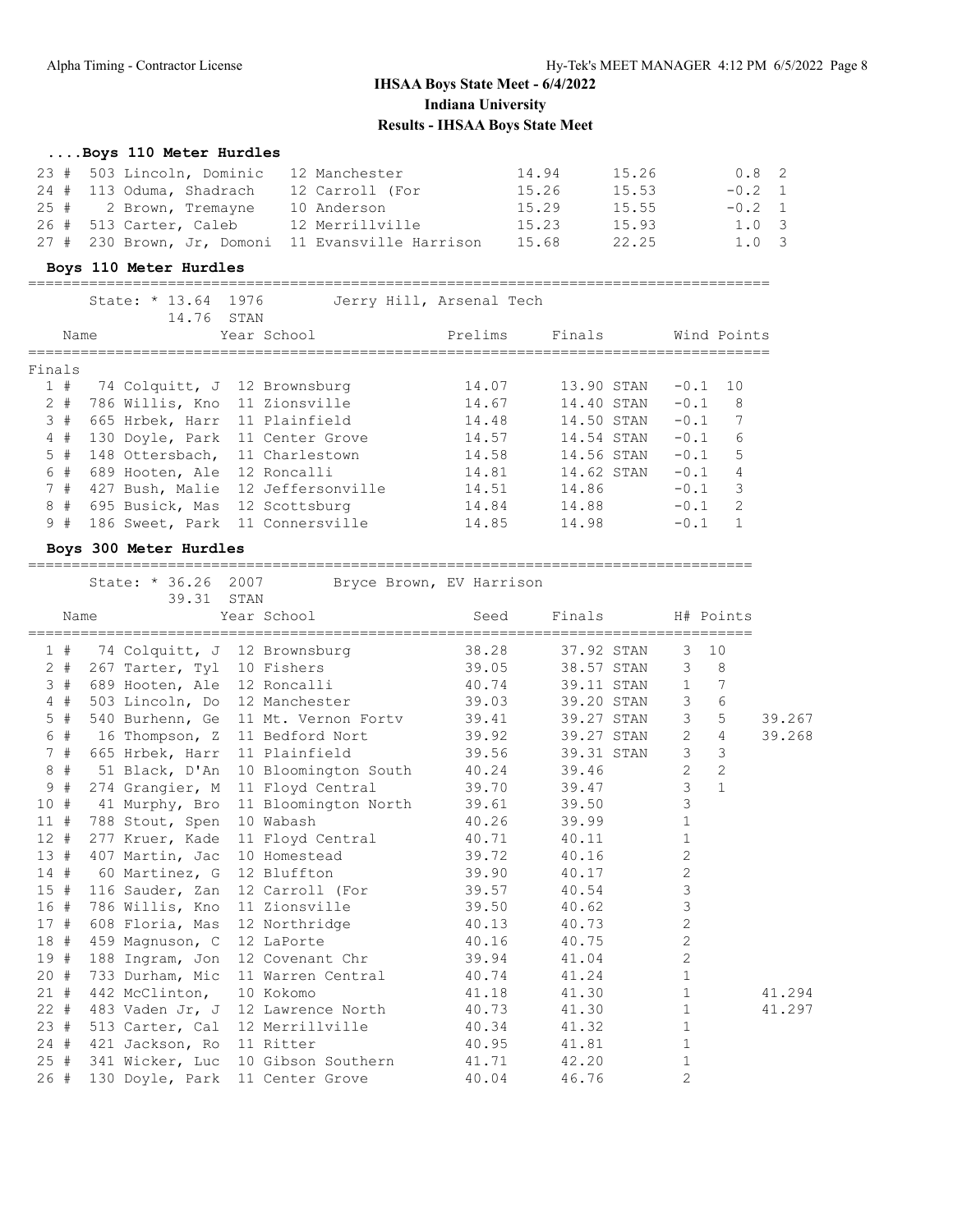#### **Boys 4x100 Meter Relay**

=================================================================================== State: \* 41.02 1982 Gary Roosevelt, Gary Roosevelt D Young, J Patrick, G Moore, A Price 42.55 STAN School School Seed Finals H# Points =================================================================================== 1 Brownsburg 41.15 41.60 STAN 3 10 1) #88 Wilson, Zemonda 11 2) #72 Calhoun, Dominic 10 3) #74 Colquitt, John 12 4) #75 Cooper, Deandre 9 2 Plainfield 41.69 41.92 STAN 3 8 1) #666 Larrison, Troy 11 2) #665 Hrbek, Harrison 11 3) #667 Maple, Connor 12 4) #670 Ohaya, Ken 12 3 Evansville Harrison 42.45 41.96 STAN 3 7 1) #232 Hamilton, Aiden 12 2) #238 Terry, Myles 10 3) #240 Wilson, Evan 12 4) #231 Durden, Khalil 12 4 Harrison (West Lafayette) 42.51 41.97 STAN 3 6 1) #389 Bundy, Gunnar 12 2) #395 Huber, Finley 10 3) #398 Newman, Hunter 12 4) #391 Czajkowski, Connor 12 5 Fishers 42.79 42.25 STAN 2 5 1) #266 Syrus, Joseph 10 2) #269 Williams, Bryce 12 3) #263 Shelton, Grant 11 4) #260 Scally, Dawson 12 6 North Central (Indianapolis) 42.27 42.27 STAN 3 4 42.261 1) #602 Rienstra-Kiracofe, Caleb F 2) #601 Pipkin, Keyshaun 12 3) #604 Vu, Ricky 12 (4) #605 Woodson, Christian 10<br>Carmel (42.52 42.27 STAN 3 3 42.267 7 Carmel 42.52 42.27 STAN 3 3 42.267 1) #103 Peterson, Christian 10 2) #96 Gottlieb, Gregory 12 3) #108 Zachery, Jaylen 11 4) #95 Duffy, Desmond 12 8 Lawrence Central 2012 12:27 42.38 STAN 3 2 1) #467 Duff, Ahmaad 10 2) #469 Harmon, Jahmad 12 3) #470 Jackson, Elijah 11 4) #465 Clark, Tyioun 10 9 Hamilton Southeastern 42.66 42.45 STAN 2 1 42.441 1) #367 Dade, Kobe 12 2) #377 Miller, Christian 11 3) #369 Falconer, Ethan 11 4) #364 Alexander, Mason 9 10 Floyd Central 42.61 42.45 STAN 2 42.446 1) #282 Purlee, Landon 10 2) #270 Atkins, Darius 10 3) #276 Hutslar, Zac 12 4) #271 Collins, Luke 12 11 Penn 2 2.53 STAN 2 1) #657 White, DJ 11 2) #641 Balis, Jake 10 3) #640 Aallmann, Skjold 12 4) #645 Hardrict, Alec 12 12 Carroll (Fort Wayne) 3 3 42.45 42.67 3 1) #120 Starks, Nate 9 2) #123 Valdes, Jorge 11 3) #121 Steely, Braden 10 4) #122 Steely, Tucker 12 13 Elkhart 13 Alexander 13 Alexander 13 Alexander 13 Alexander 13 Alexander 13 Alexander 13 Alexander 13 Alexander 1 1) #218 Anderson, Zachary 9 2) #225 Williams, Christopher 11 3) #221 Gates, Rodney 11 4) #223 Munson, Nathan 10 14 New Albany 42.58 42.80 2 1) #569 Johnson, Ja'raylan 12 2) #575 Winburn, DeJon 12 3) #573 Simmons, Derell 12 4) #576 Winburn, Tyreese 12 15 Merrillville 43.08 42.96 2 1) #520 Shirrells, Elijah 11 2) #523 Wright, Kanye 12 3) #521 Ward, Jakar 12 4) #518 Ramsey, Jaylen 9 16 Park Tudor 16 20 20 21 22.69 22.69 22.99 22 1) #634 Harris, Jonathan 11 2) #638 Pitts, Donovan 11 3) #633 Gordon, DJ 10 4) #639 Rogers, Jasiah 11 17 Whiteland Community 13.65 43.16 1 1) #768 Wray, Matthew 10 2) #761 Dotson, Peyton 11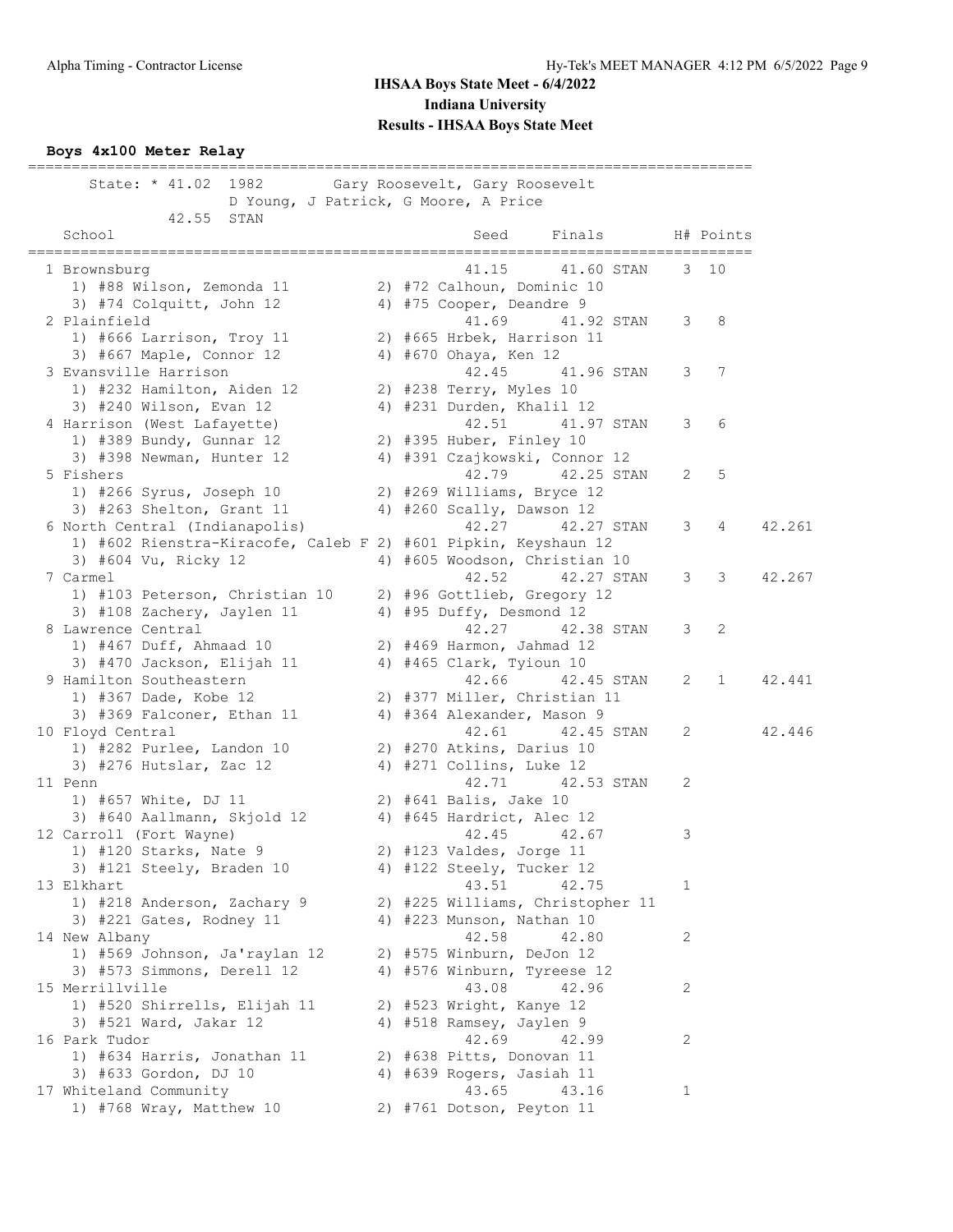**....Boys 4x100 Meter Relay**

| 3) #764 Parrish, Scott 11    | 4) #763 Nyonteh, Jamal 12      |   |             |
|------------------------------|--------------------------------|---|-------------|
| 18 Chesterton                | 43.44<br>43.20                 | 1 |             |
| 1) #156 Wilson, Isaiah 10    | 2) #153 Osafo, Will 12         |   |             |
| 3) #150 Chico, Joe 12        | 4) #149 Bullock, Colby 12      |   |             |
| 19 Bloomington North         | 43.37<br>43.21                 | 1 |             |
| 1) #40 Mikulich, Cody 11     | 2) #38 Ksander-Hicks, Jarno 11 |   |             |
| 3) #46 Shin, Connor 11       | 4) #39 Lozano, Reece 12        |   |             |
| 20 New Haven                 | 43.01<br>43.30                 | 2 |             |
| 1) #582 King, Clifford 11    | 2) #580 Clopton, Kamari 12     |   |             |
| 3) #584 Robertson, Joseph 11 | 4) #579 Bates, Latrevion 10    |   |             |
| 21 Fort Wayne South Side     | 42.91<br>43.40                 | 2 |             |
| 1) #305 Freemon, Jermaine 11 | 2) #306 Ganaway, Dekwon 11     |   |             |
| 3) #303 Abernathy, Avery 11  | 4) #308 Lee, Isaac 10          |   |             |
| 22 Lake Central              | 42.11<br>43.48                 | 3 |             |
| 1) #452 Toussaint, Norris 12 | 2) #453 Watta, Alex 12         |   |             |
| $3)$ #451 Page, Julian 12    | 4) #447 Cortez, Mateo 12       |   |             |
| 23 Lawrenceburg              | 43.75<br>43.76                 | 1 |             |
| 1) #489 Saylor, Hayden 10    | 2) #491 Witte, Alexander 11    |   |             |
| 3) #485 Combs, Brayden 10    | 4) #488 Patel, Dahya 12        |   |             |
| 24 Greenfield-Central        | 43.70<br>43.97                 | 1 |             |
| 1) #353 Lee, Aaron 10        | 2) #356 Runions, Michael 11    |   |             |
| 3) #352 Knecht, Kirk 10      | 4) #355 McGuire, Hudson 12     |   |             |
| -- Mishawaka                 | 43.35<br>DNF                   | 1 |             |
| 1) #534 White, Xavier 11     | 2) #535 Woods, Dentrayives 10  |   |             |
| 3) #527 Hooton, Aiden 11     | 4) #530 Landry, Jacob 11       |   |             |
| -- Salem                     | 43.87<br>DO.                   | 1 | Out of zone |
| 1) #690 Cummings, Braden 12  | 2) #691 Hacker, Aidan 11       |   |             |
| 3) #692 Mahuron, Grant 12    | 4) #693 Smedley, Trevon 12     |   |             |
| -- Jeffersonville            | 43.50<br>DO                    | 1 | Out of Zone |
| 1) #428 Carr, Nizaiah 9      | 2) #429 Stephenson, Kyon 11    |   |             |
| 3) #426 Brown, Jeremiah 11   | 4) #427 Bush, Maliek 12        |   |             |

#### **Boys 4x400 Meter Relay**

===================================================================================

 State: \* 3:13.66 1980 Gary West Side, Gary West Side K Carter, C Peterson, W Monagan, S Burnett

| 3:21.83 STAN                                                        |                           |               |   |
|---------------------------------------------------------------------|---------------------------|---------------|---|
| School                                                              | Seed Finals H# Points     |               |   |
| 1 Fishers                                                           | 3:17.52 3:18.85 STAN 3 10 |               |   |
| 1) #268 Wiggins, Makell 10 2) #267 Tarter, Tyler 10                 |                           |               |   |
| 3) #263 Shelton, Grant 11 4) #265 Soehngen, Keefer 12               |                           |               |   |
| $1:40.649$ $(1:40.649)$ $2:31.518$ $(50.869)$ $3:18.849$ $(47.331)$ |                           |               |   |
| 2 Plainfield                                                        | $3:17.48$ $3:20.38$ STAN  | $\mathcal{E}$ | 8 |
| 1) #669 Newash-Campbell, Nayyir 11 2) #666 Larrison, Troy 11        |                           |               |   |
| 3) #662 Dukett, Jeremiah 11 4) #665 Hrbek, Harrison 11              |                           |               |   |
| $1:41.377$ $(1:41.377)$ $2:32.291$ $(50.915)$ $3:20.374$ $(48.084)$ |                           |               |   |
| 3 Mt. Vernon (Fortville)                                            | $3:24.05$ $3:20.67$ STAN  | 2             | 7 |
| 1) #540 Burhenn, George 11 2) #541 Jones, Wilbert 10                |                           |               |   |
| 3) #549 Trevino, Tristan 11 4) #545 Langston, Andres 10             |                           |               |   |
| $1:41.925$ $(1:41.925)$ $2:32.853$ $(50.929)$ $3:20.665$ $(47.812)$ |                           |               |   |
| 4 Center Grove                                                      | $3:21.71$ $3:20.72$ STAN  | 3             | 6 |
| 1) #145 Wheat, Drew 11                                              | 2) #132 Greller, Zach 11  |               |   |
| 3) #135 Hohlt, Eli 11                                               | 4) #144 Wheat, Brandon 12 |               |   |
| $1:41.689$ $(1:41.689)$ $2:32.398$ $(50.709)$ $3:20.719$ $(48.322)$ |                           |               |   |
|                                                                     |                           |               |   |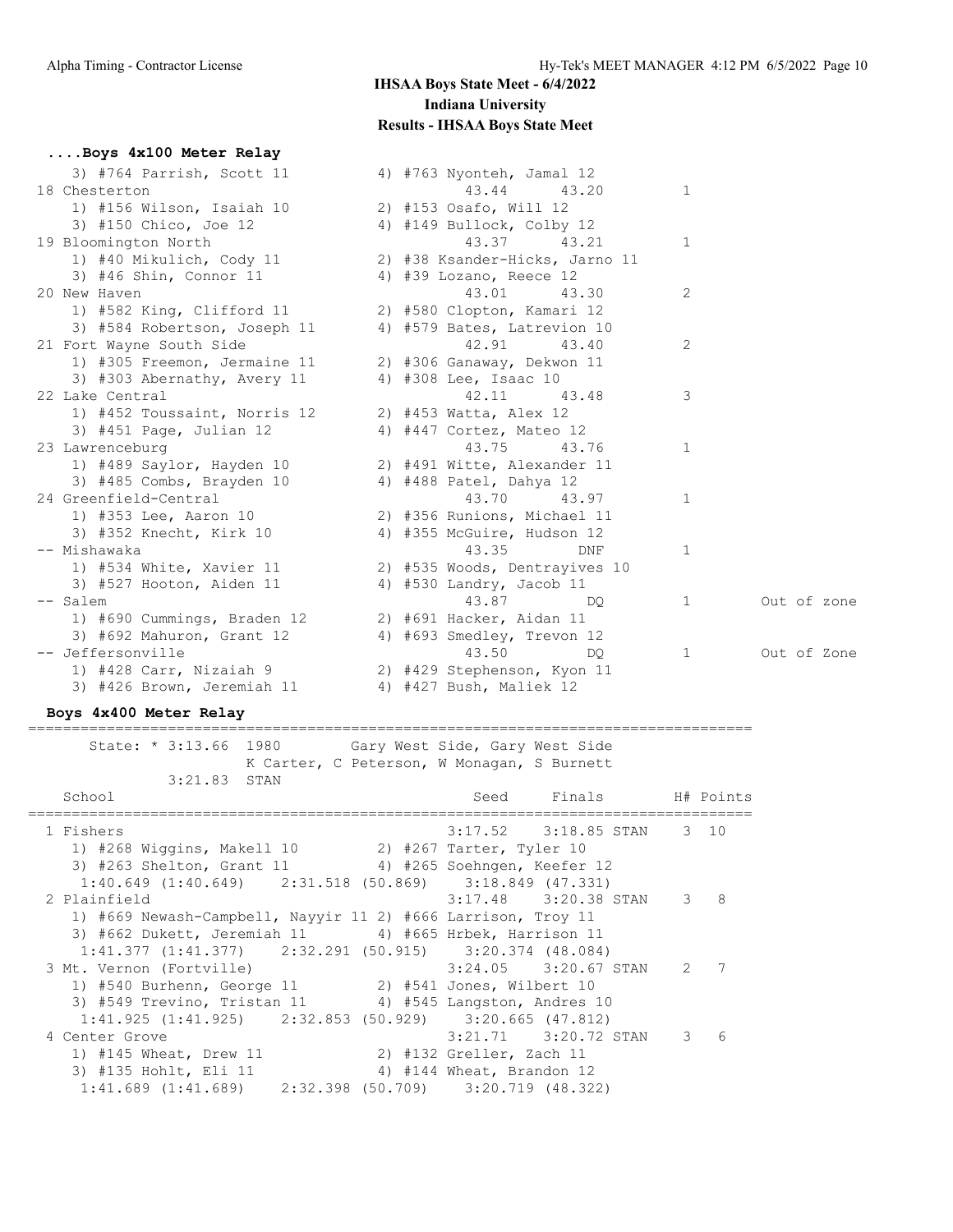## **....Boys 4x400 Meter Relay**

| Varren Central (1998)<br>19 1/20082 19 1/2009 1/2010 1/2010 1/3009 1/3009 1/3009 1/3009 1/3009 1/3009 1/3009 1/3009 1/3009 1/3009 1/30<br>19 1/3009 1/3009 1/3009 1/4/3609 1/4/3609 1/4/3609 1/4/3609 1/4/3609 1/4/3609 1/4/3609 1/4<br>5 Warren Central | 3:21.10 3:20.82 STAN 3 5                                                                                         |              |  |
|----------------------------------------------------------------------------------------------------------------------------------------------------------------------------------------------------------------------------------------------------------|------------------------------------------------------------------------------------------------------------------|--------------|--|
| $1:41.004$ $(1:41.004)$ $2:30.714$ $(49.710)$ $3:20.817$ $(50.103)$                                                                                                                                                                                      |                                                                                                                  |              |  |
| 6 Delta                                                                                                                                                                                                                                                  | 3:23.12 3:21.27 STAN 3 4                                                                                         |              |  |
| 3:23.12 3:2<br>1) #203 Stitt, Abram 11 2) #205 Wray, Luke 11<br>3) #300 Stitl, Abram 11 2) #205 Wray, Luke 11                                                                                                                                            |                                                                                                                  |              |  |
| 3) #200 Chimbanda, Johnathan $12$ 4) #198 Backus, Quinn $11$                                                                                                                                                                                             |                                                                                                                  |              |  |
| $1:41.834$ $(1:41.834)$ $2:32.257$ $(50.424)$ $3:21.270$ $(49.014)$                                                                                                                                                                                      |                                                                                                                  |              |  |
| 7 Carroll (Fort Wayne)                                                                                                                                                                                                                                   | $3:23.68$ $3:21.30$ STAN                                                                                         | $3 \quad 3$  |  |
| arroll (Fort Wayne) 3:23.68 3:21.30<br>1) #112 Lazoff, Aiden 12 3 4116 Sauder, Zander 12                                                                                                                                                                 |                                                                                                                  |              |  |
| 3) #113 Oduma, Shadrach 12 4) #117 Schlatter, Luke 12                                                                                                                                                                                                    |                                                                                                                  |              |  |
| $1:40.746$ (1:40.746) $2:32.010$ (51.265) $3:21.296$ (49.286)                                                                                                                                                                                            |                                                                                                                  |              |  |
| 8 Westfield                                                                                                                                                                                                                                              | $3:24.14$ $3:21.49$ STAN 2 2                                                                                     |              |  |
| 1) #752 Barnett, Josh 12<br>3) #758 Walker, Dylan 11 (4) #757 Lakomek, Colin 11                                                                                                                                                                          |                                                                                                                  |              |  |
|                                                                                                                                                                                                                                                          |                                                                                                                  |              |  |
| $1:40.858$ (1:40.858) $2:32.006$ (51.149) $3:21.488$ (49.482)                                                                                                                                                                                            |                                                                                                                  |              |  |
| 9 Ben Davis                                                                                                                                                                                                                                              | 3:23.72 3:21.56 STAN 2 1                                                                                         |              |  |
| 3:23.72 3:2<br>1) #23 Miller, Raif 12 2) #27 White, Mark 10<br>3) #18 Monume Our 10                                                                                                                                                                      |                                                                                                                  |              |  |
| 3) #18 Adenuga, Success 12 4) #21 Holton, Shawn 10                                                                                                                                                                                                       |                                                                                                                  |              |  |
| $1:42.378$ $(1:42.378)$ $2:32.405$ $(50.027)$ $3:21.556$ $(49.151)$                                                                                                                                                                                      |                                                                                                                  |              |  |
| 10 Zionsville                                                                                                                                                                                                                                            | $3:23.89$ $3:22.06$<br>$\overline{\phantom{a}}$                                                                  |              |  |
| 1) #783 Mullens, Cameron 10 2) #785 Walker, Nick 12                                                                                                                                                                                                      |                                                                                                                  |              |  |
| 3) #782 Mayo, Evan 10 4) #773 Bailey, John 9                                                                                                                                                                                                             |                                                                                                                  |              |  |
| $1:40.478$ $(1:40.478)$ $2:30.841$ $(50.364)$ $3:22.059$ $(51.218)$                                                                                                                                                                                      |                                                                                                                  |              |  |
| 11 Manchester                                                                                                                                                                                                                                            |                                                                                                                  | 2            |  |
|                                                                                                                                                                                                                                                          | $3:25.55$ $3:22.83$                                                                                              |              |  |
| 1) #499 Cummins, Ethan 12<br>3) #502 Jones, Cade 12 (4) #503 Lincoln, Dominic 12                                                                                                                                                                         |                                                                                                                  |              |  |
|                                                                                                                                                                                                                                                          |                                                                                                                  |              |  |
| $1:41.753 (1:41.753) 2:33.049 (51.296) 3:22.828 (49.780)$                                                                                                                                                                                                |                                                                                                                  |              |  |
| 12 Providence<br>11 xovidence 3:26.47 3:24.41<br>1) #679 Huber, Garrett 12 2) #682 Kelly, Benjamin 11                                                                                                                                                    | $3:26.47$ $3:24.41$                                                                                              | 2            |  |
|                                                                                                                                                                                                                                                          |                                                                                                                  |              |  |
| 3) #677 Ernstberger, Augustus 9 4) #681 Kaiser, Jackson 11                                                                                                                                                                                               |                                                                                                                  |              |  |
| $1:44.071$ $(1:44.071)$ $2:35.389$ $(51.318)$ $3:24.408$ $(49.020)$                                                                                                                                                                                      |                                                                                                                  |              |  |
| 13 Evansville Mater Dei 3:26.09 3:24.4<br>1) #248 Shavers, Reagan 9 2) #243 Herr, Blaine 10                                                                                                                                                              | $3:26.09$ $3:24.42$                                                                                              | 2            |  |
|                                                                                                                                                                                                                                                          |                                                                                                                  |              |  |
| 3) #246 McDurmon, Luke 11 4) #245 Mcdurmon, Eli 12                                                                                                                                                                                                       |                                                                                                                  |              |  |
| $1:42.552$ $(1:42.552)$ $2:35.191$ $(52.639)$ $3:24.414$ $(49.224)$                                                                                                                                                                                      |                                                                                                                  |              |  |
| 14 Brownsburg                                                                                                                                                                                                                                            | $3:22.06$ $3:24.96$                                                                                              | 3            |  |
|                                                                                                                                                                                                                                                          | 1) #81 Larkey, Jalen 11 2) #76 Diemer-McKinney, Haiden 12<br>3) #72 Calhoun, Dominic 10 4) #85 Tienda, Scotty 11 |              |  |
|                                                                                                                                                                                                                                                          |                                                                                                                  |              |  |
| $1:41.274$ $(1:41.274)$ $2:31.301$ $(50.027)$ $3:24.957$ $(53.656)$                                                                                                                                                                                      |                                                                                                                  |              |  |
|                                                                                                                                                                                                                                                          | 15 Warsaw Community 3:28.38 3:25.15                                                                              | $\mathbf{1}$ |  |
| 1) #745 Johnson, Morgan 11                                                                                                                                                                                                                               | 2) #742 Frush, Andrew 12                                                                                         |              |  |
| 3) #746 Martin, Colton 11 4) #744 Johnson, Jeremy 12                                                                                                                                                                                                     |                                                                                                                  |              |  |
| $1:44.113$ $(1:44.113)$ $2:35.479$ $(51.367)$ $3:25.147$ $(49.668)$                                                                                                                                                                                      |                                                                                                                  |              |  |
| 16 Harrison (West Lafayette)                                                                                                                                                                                                                             | 3:23.53<br>3:25.36                                                                                               | 3            |  |
| 1) #400 Strong, Elija 11 2) #394 Hogan, Cotter 12                                                                                                                                                                                                        |                                                                                                                  |              |  |
|                                                                                                                                                                                                                                                          | 3) #387 Biggs, Achiel 12 4) #397 Negron-Carrero, Andres 10                                                       |              |  |
| $1:43.272$ $(1:43.272)$ $2:34.307$ $(51.035)$ $3:25.360$ $(51.054)$                                                                                                                                                                                      |                                                                                                                  |              |  |
| 17 Churubusco                                                                                                                                                                                                                                            | 3:23.70<br>3:25.78                                                                                               | 2            |  |
| 1) #161 Nondorf, Nicholas 12 (2) #165 Stroder, Dylan 12<br>3) #160 Neireiter, Wyatt 11 (4) #158 Buroff, Riley 11                                                                                                                                         |                                                                                                                  |              |  |
|                                                                                                                                                                                                                                                          |                                                                                                                  |              |  |
| $1:45.489$ $(1:45.489)$ $2:37.726$ $(52.238)$                                                                                                                                                                                                            | $3:25.778$ (48.052)                                                                                              |              |  |
| 18 Lake Central                                                                                                                                                                                                                                          | 3:22.86<br>3:26.08                                                                                               | 3            |  |
| 1) #444 Berry, Josh 10                                                                                                                                                                                                                                   | 2) #449 Gethers, Kameron 11                                                                                      |              |  |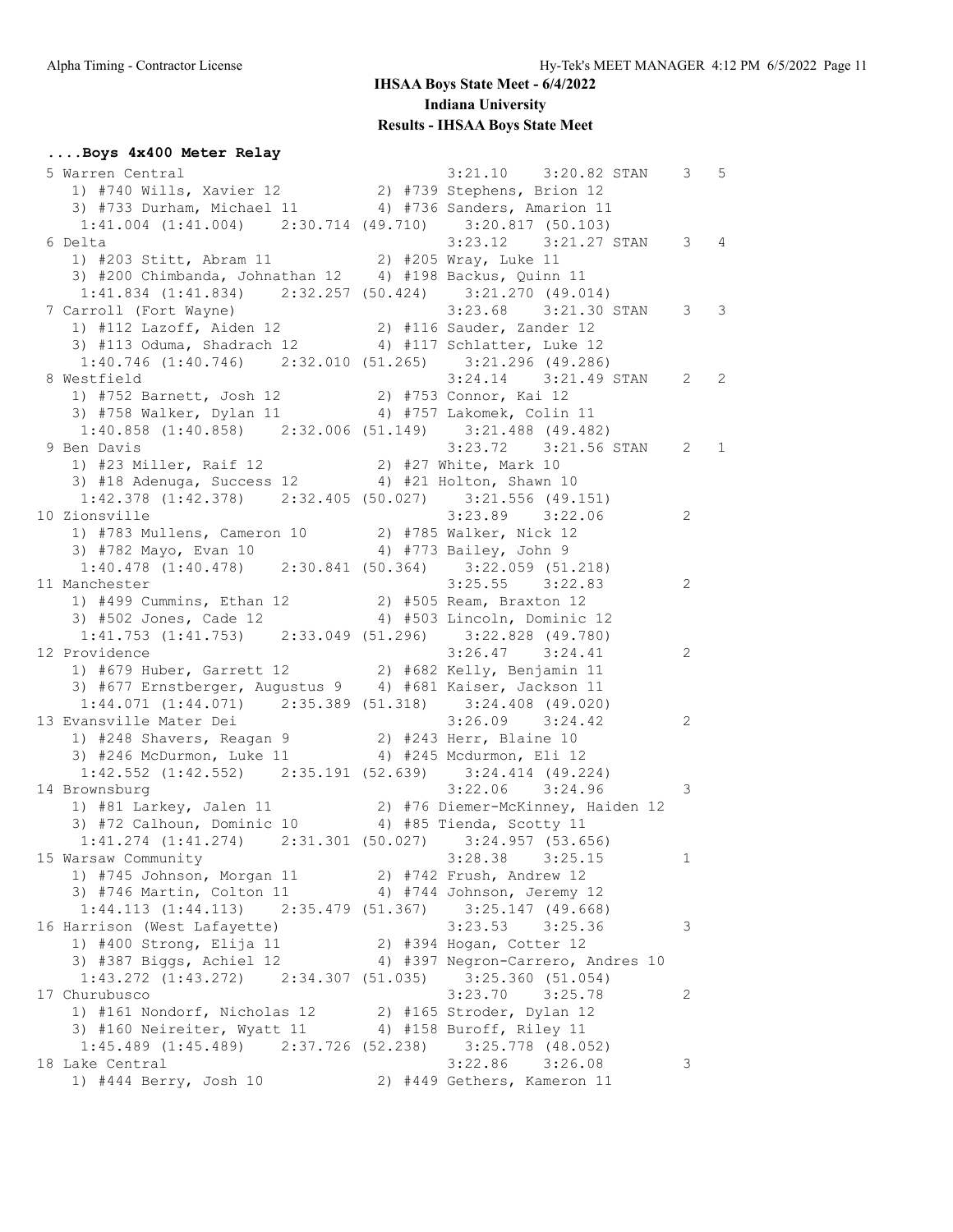## **....Boys 4x400 Meter Relay**

| 3) #452 Toussaint, Norris 12 4) #450 Mauder, Ryan 12                                                                                                |                       |                |          |
|-----------------------------------------------------------------------------------------------------------------------------------------------------|-----------------------|----------------|----------|
| $1:46.508$ (1:46.508) $2:37.224$ (50.716) $3:26.075$ (48.852)                                                                                       |                       |                |          |
| 19 Bloomington North                                                                                                                                | $3:27.13$ $3:26.17$ 1 |                |          |
| 3:27.13 3:26<br>1) #34 Bruce, Griffin 12 2) #39 Lozano, Reece 12                                                                                    |                       |                |          |
| 3) #35 Clark, Kyle 11 4) #41 Murphy, Broc 11                                                                                                        |                       |                |          |
| $1:42.694$ $(1:42.694)$ $2:35.692$ $(52.998)$ $3:26.162$ $(50.470)$                                                                                 |                       |                |          |
| 20 Munster                                                                                                                                          | $3:28.69$ $3:26.20$   | $\overline{1}$ |          |
| 1) #560 Orange, Alexander 11 2) #555 Dennis, Corey 11                                                                                               |                       |                |          |
| 3) #556 Ishtawi, Khtab 11 4) #552 Allen, Varrick 12                                                                                                 |                       |                |          |
| $1:42.900$ $(1:42.900)$ $2:34.863$ $(51.964)$ $3:26.198$ $(51.335)$                                                                                 |                       |                |          |
| 21 Bloomington South                                                                                                                                | $3:28.60$ $3:27.03$ 1 |                |          |
| 3100 omington South 3:28.60 3:27.<br>1) #58 Tait, Ivin 12 2) #54 Rheam, Adrian 10                                                                   |                       |                |          |
| 3) #51 Black, D'Andre 10 4) #56 Ross-Harman, Murry 12                                                                                               |                       |                |          |
| $1:45.401$ (1:45.401) $2:37.301$ (51.900) $3:27.028$ (49.727)                                                                                       |                       |                |          |
| 22 LaPorte                                                                                                                                          | $3:28.35$ $3:27.26$   | $\mathbf{1}$   |          |
| 1) #461 Price, Christopher 12 2) #462 Raymond, Cole 12                                                                                              |                       |                |          |
| 3) #455 Bergquist, Collin 12 4) #459 Magnuson, Chaise 12                                                                                            |                       |                |          |
| $1:44.334$ (1:44.334) 2:36.661 (52.327) 3:27.251 (50.590)                                                                                           |                       |                |          |
| 23 Penn<br>9enn 3:29.37 3:27.<br>1) #655 Turner, Kohen 9 2) #648 Kaser, Carter 12                                                                   | $3:29.37$ $3:27.35$   | $\sim$ 1       | 3:27.342 |
|                                                                                                                                                     |                       |                |          |
| 3) #644 Hamilton, Connor 12 4) #646 Jankowski, Seth 12                                                                                              |                       |                |          |
| $1:44.687$ (1:44.687) 2:36.763 (52.077) 3:27.342 (50.579)                                                                                           |                       |                |          |
|                                                                                                                                                     |                       | $\overline{c}$ | 3:27.343 |
| 24 Fort Wayne Northrop 3:25.73 3:27.35<br>1) #302 Sikorski, Cole 12 2) #300 James, A'Careon 11                                                      |                       |                |          |
| 3) #301 Morgan, Matthew 11 4) #298 Davis, Clifford 11                                                                                               |                       |                |          |
| $1:43.053$ $(1:43.053)$ $2:34.565$ $(51.512)$ $3:27.343$ $(52.779)$                                                                                 |                       |                |          |
| 25 Terre Haute South Vigo<br>1) #711 Ellis, Carter 12 2) #714 Markle, Stephen 9                                                                     |                       | $\mathbf{1}$   |          |
|                                                                                                                                                     |                       |                |          |
| 3) #716 Rich, Johnavon 12 4) #713 Haworth, Eric 12                                                                                                  |                       |                |          |
| $1:44.578$ $(1:44.578)$ $2:36.175$ $(51.598)$ $3:27.531$ $(51.356)$                                                                                 |                       |                |          |
| 26 Franklin Central                                                                                                                                 |                       | $\mathbf{1}$   |          |
| 11 Eentral 3:26.61 3:29.21<br>1) #323 Parkhurst, Alexander 12 2) #311 Ashman, Joseph                                                                |                       |                |          |
| 3) #317 Henkle, Brayden 11 4) #322 Naessens, Zach 9                                                                                                 |                       |                |          |
| $1:45.811$ (1:45.811) $2:35.982$ (50.171) $3:29.203$ (53.222)                                                                                       |                       |                |          |
| 27 Evansville Harrison 3:26.80 3:30.31<br>1) #239 Watkins, Nick 12 2) #232 Hamilton, Aiden 12<br>3) #240 Wilson, Evan 12 4) #236 Stuckey, Sawyer 12 | $3:26.80$ $3:30.31$   | $\mathbf{1}$   |          |
|                                                                                                                                                     |                       |                |          |
|                                                                                                                                                     |                       |                |          |
| $1:45.753 (1:45.753) 2:38.993 (53.240) 3:30.308 (51.316)$                                                                                           |                       |                |          |

### **Boys 4x800 Meter Relay**

#### =================================================================================== Lawrence Central, Lawrence Central

|                  | 36465. 1.30.04 2011    |                                                                |                             | hawlence central, hawlence central |                                                                         |
|------------------|------------------------|----------------------------------------------------------------|-----------------------------|------------------------------------|-------------------------------------------------------------------------|
|                  |                        | A Turner, C Claflin, M Steele, M Dorsey                        |                             |                                    |                                                                         |
|                  | 7:58.67 STAN           |                                                                |                             |                                    |                                                                         |
| School           |                        |                                                                | Seed                        | Finals                             | H# Points                                                               |
| 1 Columbus North |                        |                                                                |                             |                                    | 7:52.30 7:37.90*STAN 2 10                                               |
|                  |                        | 1) #176 Guthrie, Clayton 11 2) #179 Kilbarger-Stumpff, Reese 1 |                             |                                    |                                                                         |
|                  |                        | 3) #181 Newell, Matthew 12 4) #180 Mendez, Mateo 11            |                             |                                    |                                                                         |
|                  |                        |                                                                |                             |                                    | 56.818 (56.818) 1:54.199 (57.381) 2:51.557 (57.359) 3:52.461 (1:00.905) |
|                  |                        |                                                                |                             |                                    | 4:46.981 (54.520) 5:46.699 (59.718) 6:40.417 (53.719) 7:37.896 (57.480) |
| 2 Center Grove   |                        |                                                                |                             |                                    | 7:56.97 7:42.91 STAN 2 8                                                |
|                  |                        | 1) #142 Rockwell, Jarret 11 (2) #134 Hennessy, Griffin 11      |                             |                                    |                                                                         |
|                  | 3) #143 Sauer, Raef 12 |                                                                | 4) #128 Antal, Christian 12 |                                    |                                                                         |
|                  |                        | $57.026$ (57.026) 1:57.018 (59.992) 2:54.606 (57.589)          |                             |                                    | 3:54.164 (59.559)                                                       |
|                  |                        | $4:49.332$ (55.168) 5:49.346 (1:00.015) 6:43.534 (54.189)      |                             |                                    | 7:42.904 (59.370)                                                       |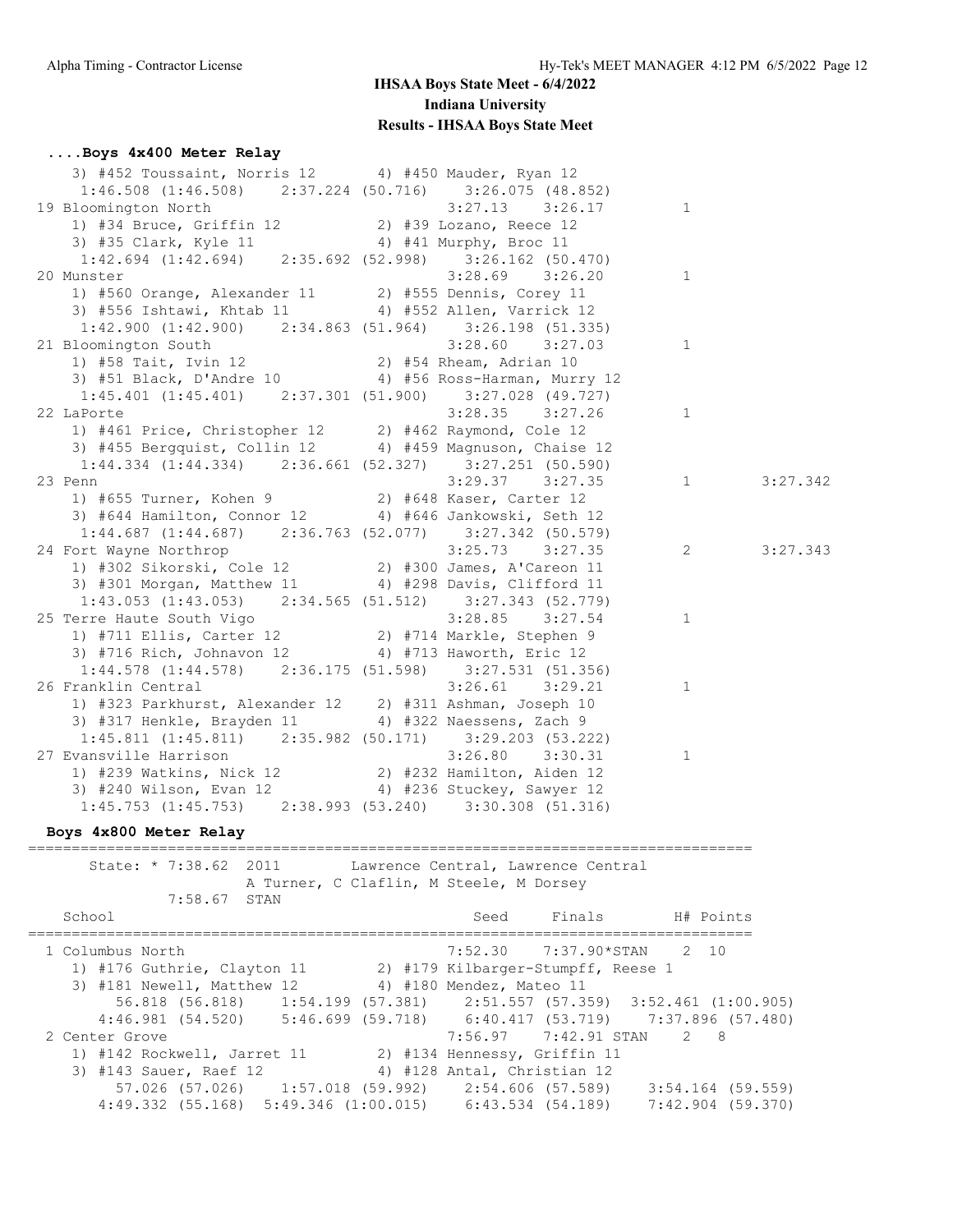#### **....Boys 4x800 Meter Relay**

 3 Fishers 7:48.70 7:43.30 STAN 2 7 1) #256 Kim, Matthew 10 2) #264 Simons, Colin 12 3) #254 Foster, Alec 12 4) #265 Soehngen, Keefer 12 57.955 (57.955) 1:59.198 (1:01.243) 2:55.300 (56.103) 3:55.804 (1:00.504) 4:51.645 (55.842) 5:54.739 (1:03.095) 6:47.048 (52.309) 7:43.297 (56.250) 4 Hamilton Southeastern 7:53.06 7:44.06 STAN 2 6 1) #382 Satterfield, Nolan 12 2) #380 Ross, Ian 10 3) #374 Knight, Andrew 12 4) #368 Dubois, Bennett 12 56.757 (56.757) 1:54.783 (58.026) 2:53.378 (58.595) 3:54.991 (1:01.614) 4:49.387 (54.396) 5:50.802 (1:01.415) 6:43.905 (53.104) 7:44.053 (1:00.148) 5 Fort Wayne Concordia Luthera 7:51.82 7:44.98 STAN 2 5 1) #287 Bentz, Benjamin 10 2) #291 Schlegel, Karsten 12 3) #285 Adair, Daniel 12 4) #288 Connelly, Gabriel 12 57.380 (57.380) 1:54.405 (57.025) 2:53.100 (58.695) 3:54.558 (1:01.458) 4:51.904 (57.347) 5:53.060 (1:01.156) 6:46.334 (53.274) 7:44.978 (58.645) 6 Zionsville 7:51.15 7:46.41 STAN 2 4 1) #778 Handy, Ryan 11 2) #779 Helton, Matthew 11 3) #776 Dell, Decatur 12 4) #773 Bailey, John 9 56.976 (56.976) 1:56.216 (59.240) 2:54.683 (58.467) 3:54.475 (59.793) 4:49.206 (54.731) 5:50.419 (1:01.213) 6:45.614 (55.195) 7:46.409 (1:00.796) 7 Floyd Central 8:00.84 7:52.53 STAN 2 3 1) #272 Conway, William 10 2) #279 Meier, Joseph Mitchel 12 3) #280 Naville, Weston 12 4) #274 Grangier, Max 11 58.816 (58.816) 1:57.700 (58.885) 2:55.290 (57.590) 3:57.823 (1:02.533) 4:53.464 (55.641) 5:56.399 (1:02.935) 6:54.982 (58.584) 7:52.522 (57.540) 8 Carmel 7:53.50 7:53.27 STAN 2 2 1) #100 Leedke, Charlie 11 2) #97 Grogan, Drew 10 3) #92 Biltimier, Thomas 10 4) #98 Heagy, Connor 12 57.703 (57.703) 1:57.721 (1:00.019) 2:54.917 (57.196) 3:53.319 (58.403) 4:47.990 (54.671) 5:53.799 (1:05.809) 6:50.479 (56.681) 7:53.269 (1:02.790) 9 Noblesville 7:51.70 7:55.19 STAN 2 1 1) #587 Bushong, Noah 12 2) #590 Moor, Alec 10 3) #595 Shinneman, Luke 12 4) #596 Strong, Jack 9 57.515 (57.515) 1:56.571 (59.056) 2:55.266 (58.695) 3:57.623 (1:02.357) 4:54.044 (56.422) 5:56.237 (1:02.193) 6:54.872 (58.635) 7:55.181 (1:00.310) 10 Lawrence North 8:02.29 7:55.50 STAN 1 1) #474 Davis, Andre 12 2) #480 Powell, Tristan 10 3) #479 Powell, Ethan 12 4) #478 Ostendorf, Nick 11 58.206 (58.206) 1:59.750 (1:01.544) 2:58.597 (58.848) 4:00.739 (1:02.142) 4:57.657 (56.919) 5:57.180 (59.524) 6:54.961 (57.781) 7:55.498 (1:00.537) 11 Avon 7:57.30 7:55.74 STAN 2 1) #7 Clore, Samuel 10 2) #13 O'Neill, Griffin 12 3) #6 Brown, Leo 12 4) #10 Hunter, Benton 10 57.244 (57.244) 1:58.553 (1:01.310) 2:54.929 (56.377) 3:56.630 (1:01.701) 4:54.848 (58.218) 5:59.338 (1:04.490) 6:57.742 (58.405) 7:55.736 (57.995) 12 Penn 7:57.27 7:57.55 STAN 2<br>1) #648 Kaser, Carter 12 2) #649 Kaser, Hudson 10 1) #648 Kaser, Carter 12 2) #649 Kaser, Hudson 10 3) #653 Retzloff, Mariano 12 4) #646 Jankowski, Seth 12 57.219 (57.219) 1:58.490 (1:01.271) 2:55.064 (56.574) 3:56.659 (1:01.596) 4:55.558 (58.899) 6:02.129 (1:06.571) 6:57.834 (55.705) 7:57.541 (59.708) 13 Dekalb 7:57.38 7:57.57 STAN 2 1) #194 Fillenwarth, Nate 11 2) #196 McIntire, Jaren 10 3) #197 VanGessel, Carter 12 4) #195 Hefty, Matthias 10 57.760 (57.760) 1:58.794 (1:01.034) 2:56.704 (57.910) 3:59.621 (1:02.918) 4:56.197 (56.576) 6:01.088 (1:04.891) 6:58.060 (56.973) 7:57.563 (59.503)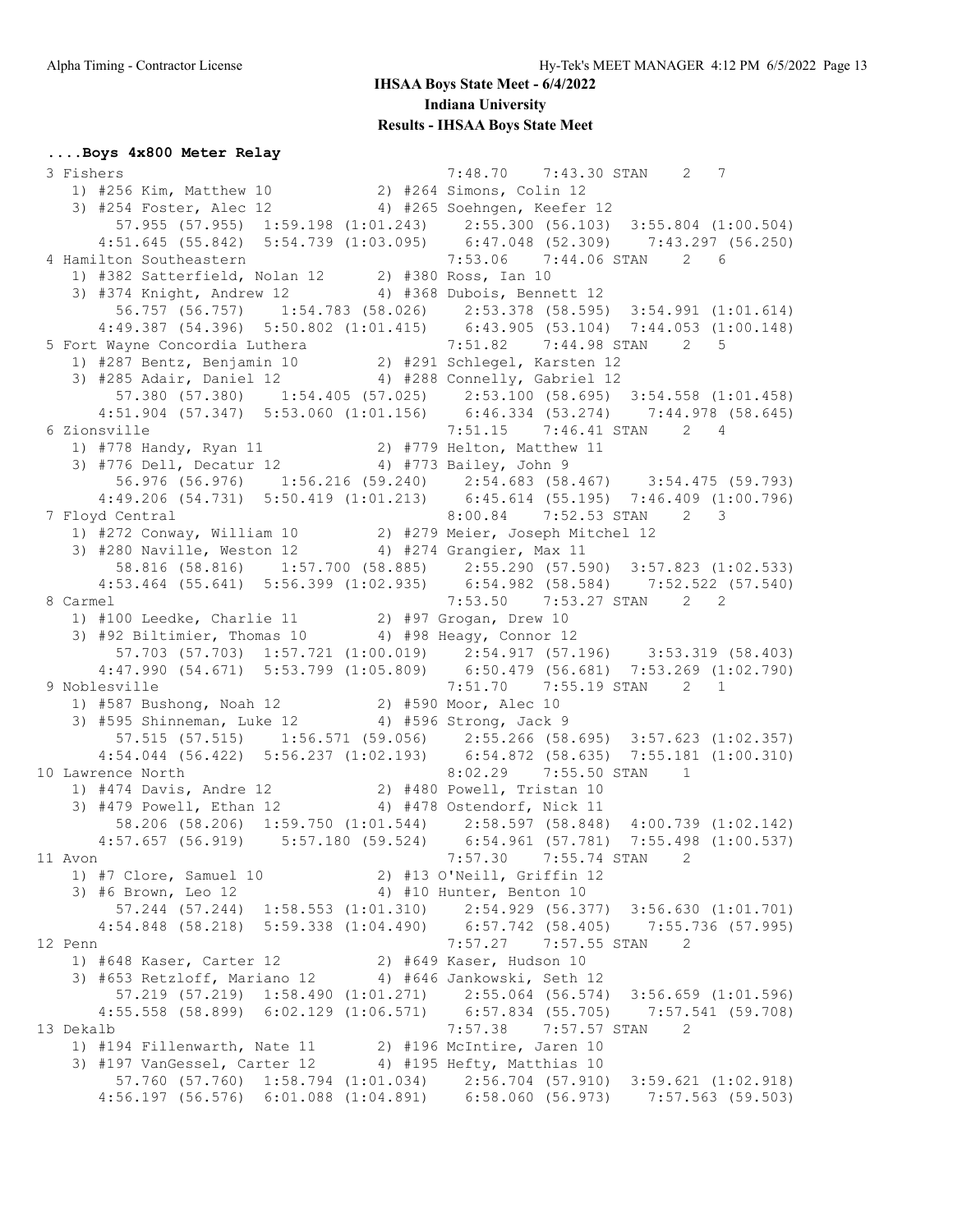## **....Boys 4x800 Meter Relay**

| 14 New Albany                                                                                                                                                                                                              | 8:03.61 7:57.86 STAN 1          |              |  |
|----------------------------------------------------------------------------------------------------------------------------------------------------------------------------------------------------------------------------|---------------------------------|--------------|--|
| 1) #565 Fulmer, John 11 2) #574 Thompson, Gavin 12                                                                                                                                                                         |                                 |              |  |
| 3) #571 Lord, Aaron 11 4) #572 Lord, Aidan 11                                                                                                                                                                              |                                 |              |  |
| 57.802 (57.802) 1:58.716 (1:00.915) 2:56.619 (57.903) 3:59.719 (1:03.100)                                                                                                                                                  |                                 |              |  |
| 4:55.761 (56.043) 5:57.953 (1:02.192) 6:55.681 (57.729) 7:57.855 (1:02.174)                                                                                                                                                |                                 |              |  |
| 15 Bloomington North                                                                                                                                                                                                       | 8:03.48 7:58.01 STAN 1          |              |  |
|                                                                                                                                                                                                                            |                                 |              |  |
| 3) #37 D'Onofrio, Dominic 10 4) #47 Slaper, Quincy 12                                                                                                                                                                      |                                 |              |  |
| 58.812 (58.812) 1:59.076 (1:00.265) 2:56.978 (57.902) 3:59.457 (1:02.480)                                                                                                                                                  |                                 |              |  |
| 4:56.916 (57.460) 6:00.258 (1:03.342) 6:56.301 (56.044) 7:58.005 (1:01.705)                                                                                                                                                |                                 |              |  |
| 16 Goshen                                                                                                                                                                                                                  | $8:01.75$ 7:59.67 1             |              |  |
| 1) #346 Johnston, Cole 12 2) #347 Loera, Luis 11                                                                                                                                                                           |                                 |              |  |
| 3) #343 Claxton, Tommy 11 4) #345 Hogan, Drew 12                                                                                                                                                                           |                                 |              |  |
| 57.565 (57.565) 2:00.660 (1:03.095) 2:59.306 (58.647) 4:01.500 (1:02.195)                                                                                                                                                  |                                 |              |  |
| 4:57.475 (55.975) 6:01.372 (1:03.897) 6:57.470 (56.098) 7:59.669 (1:02.200)                                                                                                                                                |                                 |              |  |
| %101.67 8:00.08<br>1) #554 Brown, Ralph 10 2) #557 Klaich, Andrew 11<br>3) #558 Lindenmayer, Maxwell 12 4) #551 Allen, Korey 12<br>17 Munster                                                                              |                                 | $\sim$ 1     |  |
|                                                                                                                                                                                                                            |                                 |              |  |
|                                                                                                                                                                                                                            |                                 |              |  |
| 58.466 (58.466) 1:59.723 (1:01.257) 2:57.137 (57.415) 3:58.156 (1:01.020)                                                                                                                                                  |                                 |              |  |
| 4:57.017 (58.861) 6:01.576 (1:04.560) 6:58.434 (56.858) 8:00.072 (1:01.639)                                                                                                                                                |                                 |              |  |
| 18 Valparaiso                                                                                                                                                                                                              | 8:10.27 8:05.19 1               |              |  |
| 1) #725 Gring, Nicholas 11 2) #727 Nobles, Mason 9                                                                                                                                                                         |                                 |              |  |
| 3) #726 Marconi, Caleb 12 4) #724 Dillabaugh, James 11                                                                                                                                                                     |                                 |              |  |
| 58.901 (58.901) 2:02.013 (1:03.112) 3:00.909 (58.896) 4:03.067 (1:02.159)                                                                                                                                                  |                                 |              |  |
| 4:59.044 (55.977) 6:02.190 (1:03.146) 7:02.351 (1:00.162) 8:05.185 (1:02.835)                                                                                                                                              |                                 |              |  |
| 1 (2011) Columbia City<br>1 (3:06.49 (3:06.09 ) #171 Mills, Seth 12<br>2) #171 Mills, Seth 12<br>19 Columbia City                                                                                                          |                                 |              |  |
|                                                                                                                                                                                                                            |                                 |              |  |
| 3) #174 Smith, Jackson 12 4) #170 Mills, Jack 12                                                                                                                                                                           |                                 |              |  |
|                                                                                                                                                                                                                            |                                 |              |  |
| $\begin{array}{cccccccc} 57.419 & (57.419) & 2:00.702 & (1:03.284) & 2:58.339 & (57.637) & 3:59.389 & (1:01.050) \\ 4:57.807 & (58.419) & 6:03.048 & (1:05.241) & 7:01.880 & (58.833) & 8:06.090 & (1:04.210) \end{array}$ |                                 |              |  |
|                                                                                                                                                                                                                            |                                 |              |  |
| 20 Mt. Vernon (Fortville)<br>1) #539 Blagrave, Joseph 12 (2) #547 Morris, William 12                                                                                                                                       |                                 |              |  |
| 3) #542 King, Daylon 11 4) #546 Morgan, Reyce 12                                                                                                                                                                           |                                 |              |  |
| 58.260 (58.260) 2:01.150 (1:02.890) 2:59.108 (57.959) 4:00.839 (1:01.731)                                                                                                                                                  |                                 |              |  |
| 4:58.024 (57.185) 6:01.540 (1:03.516) 6:59.213 (57.674) 8:06.369 (1:07.156)                                                                                                                                                |                                 |              |  |
| 21 Oak Hill                                                                                                                                                                                                                | $8:02.50$ $8:08.36$             | $\mathbf{1}$ |  |
| 1) #625 Cates, Lucas 12 2) #629 Sweet, Trenton 10                                                                                                                                                                          |                                 |              |  |
| 3) #628 O'Blenis, Sol 12 4) #624 Biegel, Landon 11                                                                                                                                                                         |                                 |              |  |
| 59.483 (59.483) 2:04.220 (1:04.738) 3:04.186 (59.966) 4:07.902 (1:03.716)                                                                                                                                                  |                                 |              |  |
| 5:05.350 (57.449) 6:10.815 (1:05.465) 7:07.440 (56.626) 8:08.354 (1:00.914)                                                                                                                                                |                                 |              |  |
| 22 Dyer (Illiana Christian)                                                                                                                                                                                                | $8:06.12$ $8:08.38$             |              |  |
| 1) #211 Olthof, Fritz 11 2) #208 Bouwman, Nolan 10                                                                                                                                                                         |                                 |              |  |
| 3) #207 Boersma, Logan 12 4) #212 Vroom, Brady 12                                                                                                                                                                          |                                 |              |  |
| 59.003 (59.003) 2:01.609 (1:02.606) 3:01.575 (59.967) 4:03.532 (1:01.957)                                                                                                                                                  |                                 |              |  |
| 5:03.381 (59.850) 6:06.995 (1:03.614) 7:07.530 (1:00.536) 8:08.376 (1:00.846)                                                                                                                                              |                                 |              |  |
| 23 Franklin Central                                                                                                                                                                                                        | $8:02.66$ $8:09.46$             | 1            |  |
| 1) #319 Leal, Emilio 9                                                                                                                                                                                                     | 2) #323 Parkhurst, Alexander 12 |              |  |
| 3) #311 Ashman, Joseph 10                                                                                                                                                                                                  | 4) #313 Farmer, Evan 9          |              |  |
| 56.240 (56.240) 1:58.170 (1:01.930) 2:56.451 (58.281) 3:58.430 (1:01.979)                                                                                                                                                  |                                 |              |  |
| 4:52.686 (54.257) 6:00.560 (1:07.874) 6:58.007 (57.448) 8:09.452 (1:11.445)                                                                                                                                                |                                 |              |  |
| 24 Indianapolis Bishop Chatard                                                                                                                                                                                             | $8:10.51$ $8:14.98$             | $\mathbf{1}$ |  |
| 1) #417 Kolbus, Ian 10                                                                                                                                                                                                     | 2) #419 Moriarty, Connor 12     |              |  |
| 3) #412 Falcon, Davis 11                                                                                                                                                                                                   | 4) #418 Monahan, Luke 9         |              |  |
| 58.665 (58.665) 1:59.487 (1:00.822) 2:58.806 (59.320) 4:03.625 (1:04.819)                                                                                                                                                  |                                 |              |  |
| 5:02.349 (58.725) 6:07.869 (1:05.520) 7:07.895 (1:00.027) 8:14.977 (1:07.082)                                                                                                                                              |                                 |              |  |
|                                                                                                                                                                                                                            |                                 |              |  |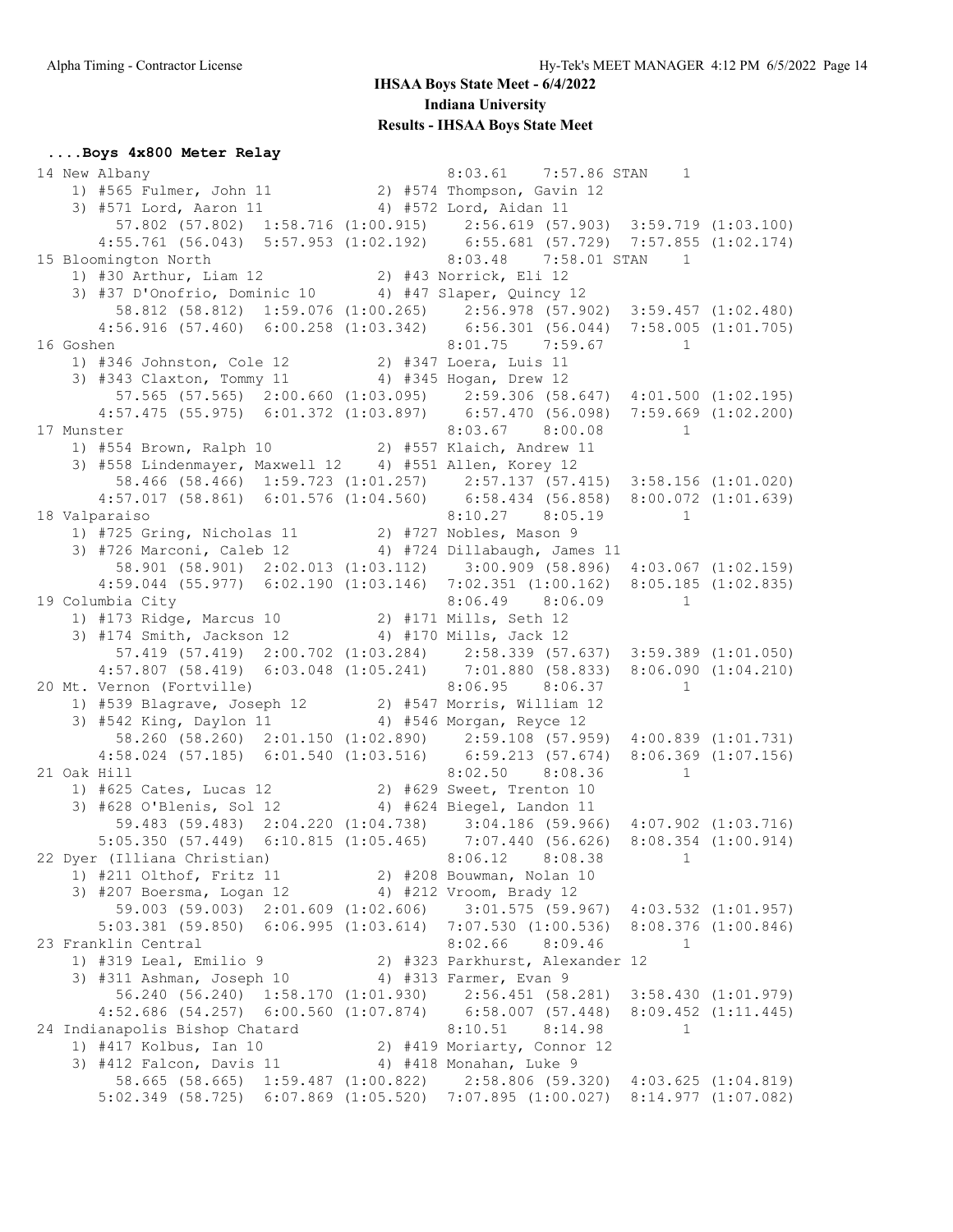## **....Boys 4x800 Meter Relay**

| 25 Gibson Southern                                                                              | $8:18.07$ $8:18.79$ 1 |  |
|-------------------------------------------------------------------------------------------------|-----------------------|--|
| 1) #337 Spindler, Alex 10 2) #332 Kissel, Lucas 10                                              |                       |  |
| 3) #333 Maurer, Cooper 10 4) #334 McElhiney, Wyatt 10                                           |                       |  |
| 57.973 (57.973) 2:02.734 (1:04.761) 3:03.015 (1:00.281) 4:11.725 (1:08.711)                     |                       |  |
| 5:10.063 (58.338) 6:15.017 (1:04.955) 7:12.152 (57.135) 8:18.787 (1:06.635)                     |                       |  |
| 26 Jennings County                                                                              | $8:03.37$ $8:18.91$ 1 |  |
| 1) #434 Elsner, Lane 12 2) #435 Ernstes, Aidan 12                                               |                       |  |
| 3) #439 Wahlman, Elijah 11 4) #433 Baker, Brenden 12                                            |                       |  |
| 56.871 (56.871) 2:02.690 (1:05.819) 3:01.720 (59.031) 4:09.661 (1:07.941)                       |                       |  |
| 5:09.455 (59.795) 6:17.477 (1:08.022) 7:16.914 (59.437) 8:18.909 (1:01.995)                     |                       |  |
| 27 Northview                                                                                    | $8:00.97$ $8:35.37$ 2 |  |
| 1) #613 Grant, Jcim 10 2) #612 Dillman, Douglas 10                                              |                       |  |
| 3) #611 Bennett, Stuart 12 4) #618 White, Nerius 12                                             |                       |  |
| 57.175 (57.175) 2:01.505 (1:04.330) 3:01.767 (1:00.262) 4:10.798 (1:09.031)                     |                       |  |
| $5:11.549$ $(1:00.751)$ $6:13.502$ $(1:01.954)$ $7:21.351$ $(1:07.850)$ $8:35.370$ $(1:14.020)$ |                       |  |
| -- Brownsburg                                                                                   | 7:54.08 DNF 2         |  |
| 1) #76 Diemer-McKinney, Haiden 12 2) #83 Oliger, Caedmon 12                                     |                       |  |
| 3) #79 Krizan, Trey 11 4) #69 Barksdale, Caedmon 12                                             |                       |  |
| 57.474 (57.474) 2:01.703 (1:04.230) 2:59.183 (57.480) 4:04.129 (1:04.947)                       |                       |  |
| $5:03.513$ (59.384) 6:05.238 (1:01.725)                                                         |                       |  |
|                                                                                                 |                       |  |

### **Boys High Jump**

================================================================================

State: \* 7-04 2018 Nate Patterson, Plymouth

| $6 - 05.00$ STAN                                                                                                                                                    |                           |                  |
|---------------------------------------------------------------------------------------------------------------------------------------------------------------------|---------------------------|------------------|
| Year School Seed Finals Points<br>Name                                                                                                                              |                           | ================ |
| 1 # 663 Gilkerson, 11 Plainfield 6-07.00 6-09.00 STAN<br>$6-00$ $6-02$ $6-04$ $6-06$ $6-07$ $6-08$ $6-09$ $6-10$ $6-11$ $7-00$<br>--- --- 0 0 --- XX0 0 --- --- XXX |                           | 10               |
| 2 # 283 Stewart, Ka 11 Floyd Central 6-08.00 6-08.00 STAN<br>$6 - 00$ $6 - 02$ $6 - 04$ $6 - 06$ $6 - 07$ $6 - 08$ $6 - 09$<br>--- 0 0 XO --- 0 XXX                 |                           | 8                |
| 3 # 739 Stephens, B 12 Warren Central 6-11.00 6-07.00 STAN<br>$6 - 00$ $6 - 02$ $6 - 04$ $6 - 06$ $6 - 07$ $6 - 08$ $6 - 09$<br>--- --- --- --- 0 --- XXX           |                           | 7                |
| 4 # 327 Cox, Chad 12 Franklin County 6-05.00 J6-07.00 STAN<br>$6 - 00$ $6 - 02$ $6 - 04$ $6 - 06$ $6 - 07$ $6 - 08$<br>O O O XXO XO XXX                             |                           | 6                |
| 5 # 93 Caldwell, A 11 Carmel<br>$6 - 00$ $6 - 02$ $6 - 04$ $6 - 06$ $6 - 07$<br>O XXO XXO O XXX                                                                     | $6-03.00$ $6-06.00$ STAN  | 5                |
| 6 # 688 Crouch, Eli 12 Roncalli<br>$6 - 00$ $6 - 02$ $6 - 04$ $6 - 06$ $6 - 07$<br>XXO XO O XO XXX                                                                  | 6-05.00 J6-06.00 STAN     | 4                |
| 7 # 719 Perkins, Da 12 Tippecanoe Valley     6-06.00   J6-06.00 STAN<br>$6 - 00$ $6 - 02$ $6 - 04$ $6 - 06$ $6 - 07$<br>O O O XXO XXX                               |                           | 3                |
| 8 # 2 Brown, Trem 10 Anderson<br>$6 - 00$ $6 - 02$ $6 - 04$ $6 - 06$ $6 - 07$<br>O O XXO XXO XXX                                                                    | $6-04.00$ $J6-06.00$ STAN | 2                |
| 9 # 619 Conyers, A' 12 Northwestern<br>$6 - 00$ $6 - 02$ $6 - 04$ $6 - 06$<br>XXO O O XXX                                                                           | $6 - 04.00$ $6 - 04.00$   | $\mathbf{1}$     |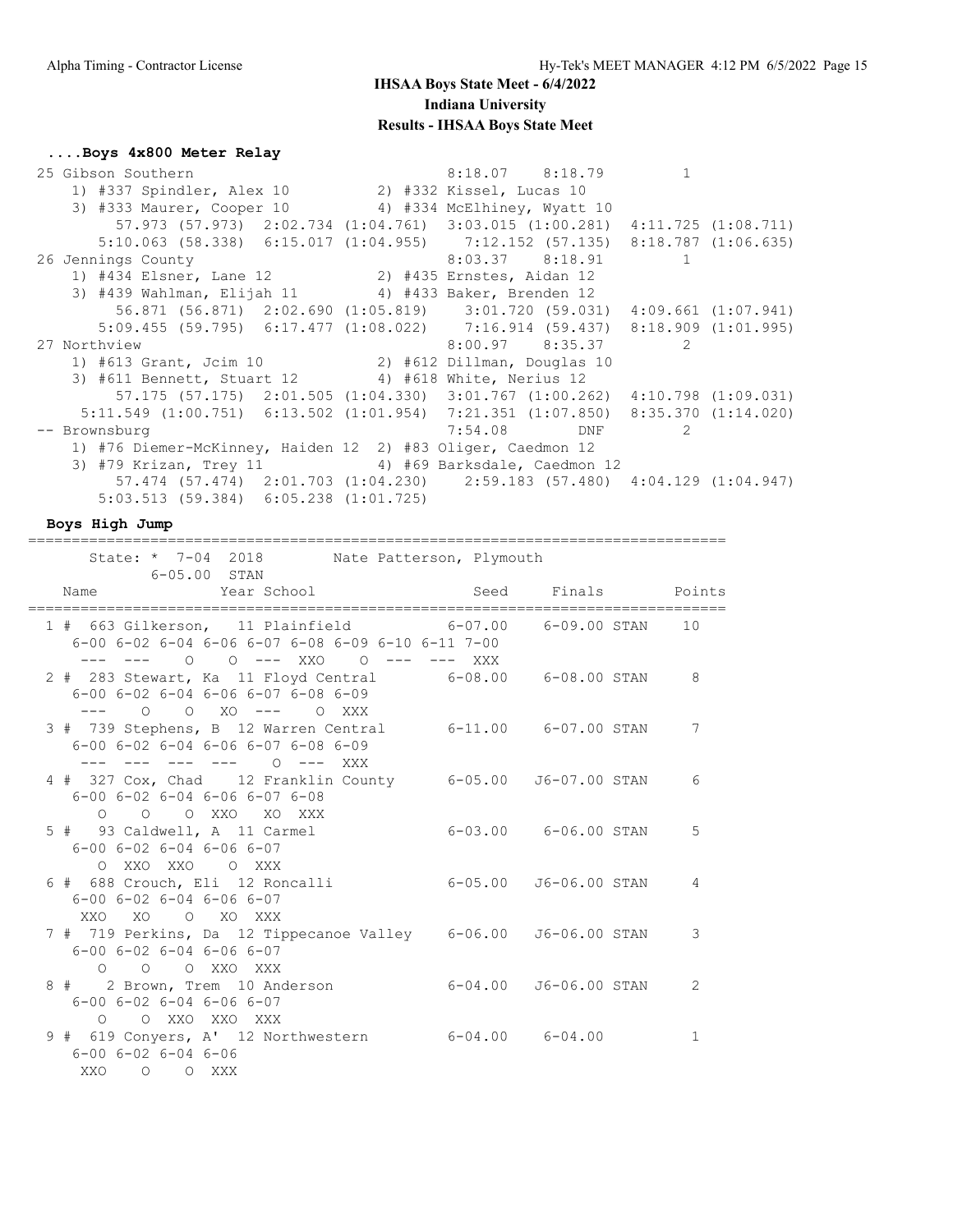| Boys High Jump                                                             |                                                              |         |                          |
|----------------------------------------------------------------------------|--------------------------------------------------------------|---------|--------------------------|
| $6 - 00$ $6 - 02$ $6 - 04$ $6 - 06$<br>O O XO XXX                          | 10 # 315 Gillard, Br 10 Franklin Central 6-06.00 J6-04.00    |         |                          |
| $6 - 00$ $6 - 02$ $6 - 04$ $6 - 06$<br>O O XO XXX                          | 10 # 357 Ryba, Ellio 10 Greenfield-Central 6-06.00 J6-04.00  |         |                          |
| $6 - 00$ $6 - 02$ $6 - 04$ $6 - 06$                                        | 12 # 158 Buroff, Ril 11 Churubusco 6-02.00 J6-04.00          |         |                          |
| $6 - 00$ $6 - 02$ $6 - 04$ $6 - 06$<br>O XO XO XXX                         | 12 # 148 Ottersbach, 11 Charlestown 6-02.00 J6-04.00         |         |                          |
| $6 - 00$ $6 - 02$ $6 - 04$<br>O O XXX                                      | 14 # 338 Spindler, E 11 Gibson Southern 6-04.00 6-02.00      |         |                          |
| $6 - 00$ $6 - 02$ $6 - 04$<br>XO O XXX                                     | 15 # 760 Ballin, Jav 11 Westville 6-02.00 J6-02.00           |         |                          |
| $6 - 00$ $6 - 02$ $6 - 04$<br>O XO XXX                                     | 16 # 61 Benkovich, 12 Boone Grove 6-05.00 J6-02.00           |         |                          |
| $6 - 00$ $6 - 02$ $6 - 04$<br>O XO XXX                                     | 16 # 517 Mathis, Sil 12 Merrillville 6-03.00 J6-02.00        |         |                          |
| $6 - 00$ $6 - 02$ $6 - 04$<br>O XO XXX                                     | 16 # 704 Chase, Kann 12 Springs Valley 6-04.00 J6-02.00      |         |                          |
| $6 - 00$ $6 - 02$ $6 - 04$<br>O XO XXX                                     | 16 # 228 Maynard, Wi 12 EV Reitz 6-06.00 J6-02.00            |         |                          |
| $6 - 00$ $6 - 02$ $6 - 04$<br>O XXO XXX                                    | 20 # 443 Holsclaw, M 12 Lafayette Jefferson 6-03.00 J6-02.00 |         |                          |
| 21 # 621 Frauhiger, 11 Norwell<br>$6 - 00$ $6 - 02$ $6 - 04$<br>XO XXO XXX |                                                              |         | $6 - 01.00$ $J6 - 02.00$ |
| $6 - 00 6 - 02$<br>O XXX                                                   | 22 # 500 Haecker, Ko 11 Manchester 6-04.00 6-00.00           |         |                          |
| $6 - 006 - 02$<br>O XXX                                                    | 22 # 705 Dixon, Robi 12 Springs Valley 6-02.00 6-00.00       |         |                          |
| $6 - 006 - 02$<br>O XXX                                                    | 22 # 63 Hmurovich, 9 Brebeuf Jesuit 6-01.00 6-00.00          |         |                          |
| $6 - 00 6 - 02$<br>XO XXX                                                  | 25 # 533 Thomas, Tre 10 Mishawaka 6-04.00 J6-00.00           |         |                          |
| $6 - 00 6 - 02$<br>XXO XXX                                                 | 26 # 466 Dresselhaus 11 Lawrence Central 6-03.00 J6-00.00    |         |                          |
| -- # 408 Widenhoefer 10 Homestead<br>$6 - 00$<br>XXX                       |                                                              | 6-03.00 | NH                       |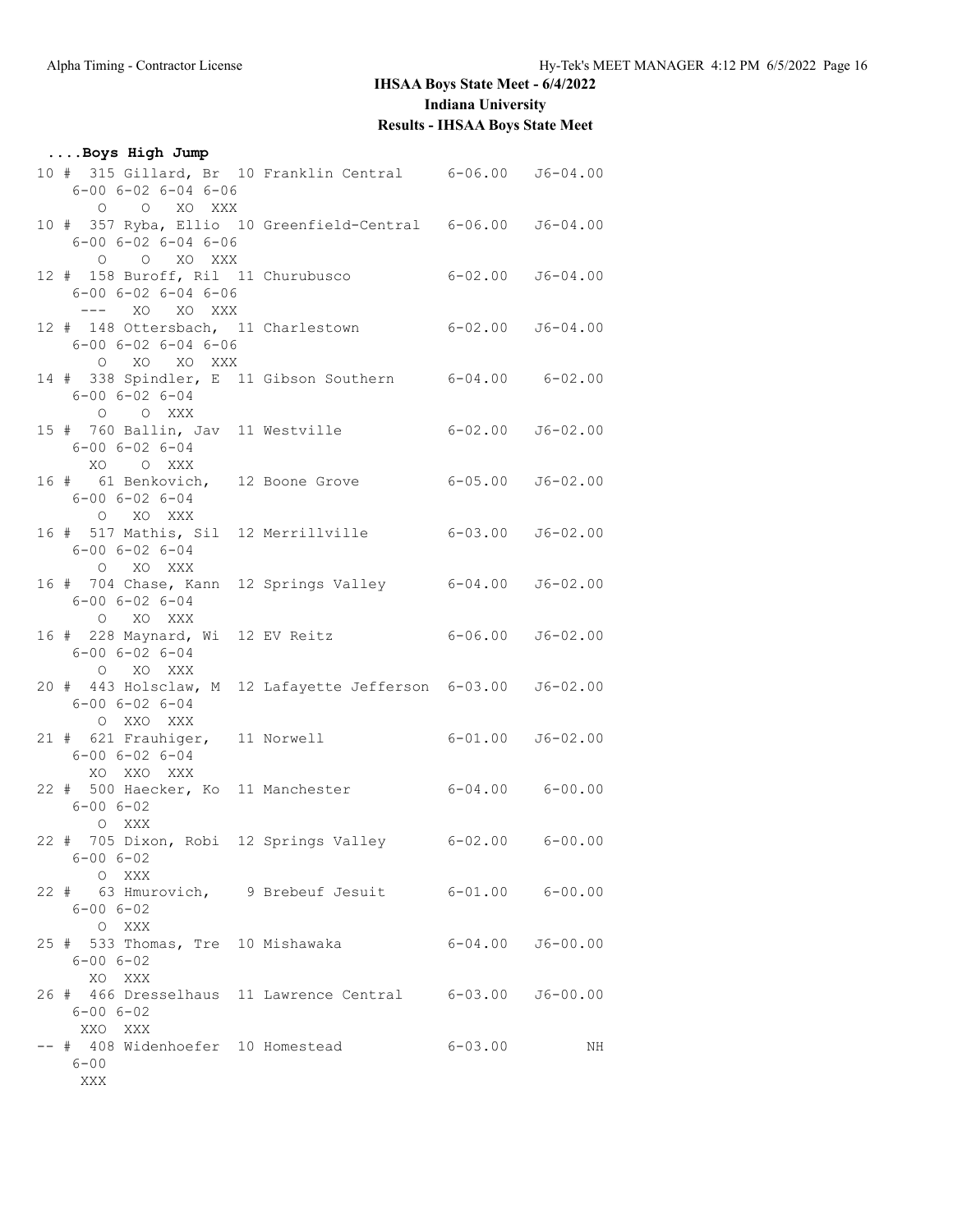**Boys Pole Vault**

|                            |                                                                                                                                                                                                                                                                                                                                                                                                                                                                    | State: * 17-06.25 2018 Colton Crum, Frankfort                                                                                                                                                                                                                                                                                                                                                                                                                                                                                                                                   |     |  |                            |  |  |
|----------------------------|--------------------------------------------------------------------------------------------------------------------------------------------------------------------------------------------------------------------------------------------------------------------------------------------------------------------------------------------------------------------------------------------------------------------------------------------------------------------|---------------------------------------------------------------------------------------------------------------------------------------------------------------------------------------------------------------------------------------------------------------------------------------------------------------------------------------------------------------------------------------------------------------------------------------------------------------------------------------------------------------------------------------------------------------------------------|-----|--|----------------------------|--|--|
|                            |                                                                                                                                                                                                                                                                                                                                                                                                                                                                    | 14-06.00 STAN                                                                                                                                                                                                                                                                                                                                                                                                                                                                                                                                                                   |     |  |                            |  |  |
|                            |                                                                                                                                                                                                                                                                                                                                                                                                                                                                    | 1 # 404 Johnston, C 11 Hobart 16-07.00 16-08.00 STAN 10<br>12-00 12-06 13-00 13-06 14-00 14-06 14-09 15-00 15-03 15-06 15-09 16-00 16-03 16-08 17-06.50<br>--- --- --- --- --- --- --- XO PPP 0 PPP 0 0 0 XXX                                                                                                                                                                                                                                                                                                                                                                   |     |  |                            |  |  |
|                            |                                                                                                                                                                                                                                                                                                                                                                                                                                                                    | 12-00 12-06 13-00 13-06 14-00 14-06 14-09 15-00 15-03 15-06 15-09 16-00 16-03<br>--- --- --- --- --- --- --- 0 PPP 0 PPP XO XXX                                                                                                                                                                                                                                                                                                                                                                                                                                                 |     |  |                            |  |  |
|                            |                                                                                                                                                                                                                                                                                                                                                                                                                                                                    | 12-00 12-06 13-00 13-06 14-00 14-06 14-09 15-00 15-03 15-06 15-09<br>--- --- --- --- XO XXO 0 0 P 0 0                                                                                                                                                                                                                                                                                                                                                                                                                                                                           |     |  |                            |  |  |
|                            |                                                                                                                                                                                                                                                                                                                                                                                                                                                                    | 4 # 127 Speth, Park 12 Castle 15-06.00 15-06.00 STAN 6<br>12-00 12-06 13-00 13-06 14-00 14-06 14-09 15-00 15-03 15-06 15-09 16-00<br>--- --- --- --- --- 0 P XXO XXO 0 XPP XXX                                                                                                                                                                                                                                                                                                                                                                                                  |     |  |                            |  |  |
|                            |                                                                                                                                                                                                                                                                                                                                                                                                                                                                    | 5 # 764 Parrish, Sc 11 Whiteland Community 14-00.00 14-09.00 STAN 5<br>12-00 12-06 13-00 13-06 14-00 14-06 14-09 15-00<br>--- --- --- XO O O XO XXX                                                                                                                                                                                                                                                                                                                                                                                                                             |     |  |                            |  |  |
|                            |                                                                                                                                                                                                                                                                                                                                                                                                                                                                    | 6 # 190 Roman, Andr 11 Crown Point 14-06.00 14-06.00 STAN 4<br>12-00 12-06 13-00 13-06 14-00 14-06 14-09<br>--- --- 0 0 0 0 XXX                                                                                                                                                                                                                                                                                                                                                                                                                                                 |     |  |                            |  |  |
|                            |                                                                                                                                                                                                                                                                                                                                                                                                                                                                    | 7 # 464 Hulsey, Lin 10 Laville 13-00.00 J14-06.00 STAN 3<br>12-00 12-06 13-00 13-06 14-00 14-06 14-09                                                                                                                                                                                                                                                                                                                                                                                                                                                                           |     |  |                            |  |  |
|                            |                                                                                                                                                                                                                                                                                                                                                                                                                                                                    | --- 0 0 0 XXO XO XXX<br>8 # 253 Forbes, Jos 12 Fishers 15-00.00 J14-06.00 STAN 2<br>12-00 12-06 13-00 13-06 14-00 14-06 14-09<br>--- --- --- --- --- XXO XXX                                                                                                                                                                                                                                                                                                                                                                                                                    |     |  |                            |  |  |
|                            |                                                                                                                                                                                                                                                                                                                                                                                                                                                                    | 12-00 12-06 13-00 13-06 14-00 14-06<br>--- --- --- 0 0 XXX                                                                                                                                                                                                                                                                                                                                                                                                                                                                                                                      |     |  |                            |  |  |
|                            |                                                                                                                                                                                                                                                                                                                                                                                                                                                                    | 12-00 12-06 13-00 13-06 14-00 14-06<br>--- --- --- 0 0 XXX                                                                                                                                                                                                                                                                                                                                                                                                                                                                                                                      |     |  |                            |  |  |
|                            |                                                                                                                                                                                                                                                                                                                                                                                                                                                                    | 12-00 12-06 13-00 13-06 14-00 14-06<br>--- --- --- --- 0 XXX                                                                                                                                                                                                                                                                                                                                                                                                                                                                                                                    |     |  |                            |  |  |
|                            |                                                                                                                                                                                                                                                                                                                                                                                                                                                                    | 12 # 326 Williams, A 12 Franklin Central 13-09.00 J14-00.00<br>12-00 12-06 13-00 13-06 14-00 14-06<br>O XO O O O XXX                                                                                                                                                                                                                                                                                                                                                                                                                                                            |     |  |                            |  |  |
| XO                         | XO O XO                                                                                                                                                                                                                                                                                                                                                                                                                                                            | 13 # 146 Brill, Etha 12 Central Noble<br>12-00 12-06 13-00 13-06 14-00 14-06<br>$\circ$                                                                                                                                                                                                                                                                                                                                                                                                                                                                                         | XXX |  | 14-00.00 J14-00.00         |  |  |
| $\frac{1}{2}$              | $\begin{tabular}{lllllllllll} \toprule & & & & \multicolumn{2}{c}{1} & & \multicolumn{2}{c}{1} & \multicolumn{2}{c}{1} & \multicolumn{2}{c}{1} & \multicolumn{2}{c}{1} & \multicolumn{2}{c}{1} & \multicolumn{2}{c}{1} & \multicolumn{2}{c}{1} & \multicolumn{2}{c}{1} & \multicolumn{2}{c}{1} & \multicolumn{2}{c}{1} & \multicolumn{2}{c}{1} & \multicolumn{2}{c}{1} & \multicolumn{2}{c}{1} & \multicolumn{2}{c}{1} & \multicolumn{2}{c}{1} & \multicolumn{2}{$ | 14 # 544 LaBelle, Ke 12 Mt. Vernon Fortv<br>12-00 12-06 13-00 13-06 14-00 14-06<br>$\begin{array}{cccccccccc} \multicolumn{2}{c}{} & \multicolumn{2}{c}{} & \multicolumn{2}{c}{} & \multicolumn{2}{c}{} & \multicolumn{2}{c}{} & \multicolumn{2}{c}{} & \multicolumn{2}{c}{} & \multicolumn{2}{c}{} & \multicolumn{2}{c}{} & \multicolumn{2}{c}{} & \multicolumn{2}{c}{} & \multicolumn{2}{c}{} & \multicolumn{2}{c}{} & \multicolumn{2}{c}{} & \multicolumn{2}{c}{} & \multicolumn{2}{c}{} & \multicolumn{2}{c}{} & \multicolumn{2}{c}{} & \multicolumn{2}{c}{} & \mult$<br>XO | XXX |  | $15 - 00.00$ $J14 - 00.00$ |  |  |
| $\frac{1}{2}$              | and the company of the company of the company of the company of the company of the company of the company of the company of the company of the company of the company of the company of the company of the company of the comp                                                                                                                                                                                                                                     | 15 # 124 Zollinger, 12 Carroll (For<br>12-00 12-06 13-00 13-06 14-00 14-06<br>$- - -$<br>XXO                                                                                                                                                                                                                                                                                                                                                                                                                                                                                    | XXX |  | 14-06.00 J14-00.00         |  |  |
|                            | 0 0 0 XO XXO                                                                                                                                                                                                                                                                                                                                                                                                                                                       | 16 # 772 Nanko, Kolt 11 Yorktown<br>12-00 12-06 13-00 13-06 14-00 14-06                                                                                                                                                                                                                                                                                                                                                                                                                                                                                                         | XXX |  | 13-03.00 J14-00.00         |  |  |
| 17#<br>$\qquad \qquad - -$ | 12-00 12-06 13-00 13-06 14-00<br>XO                                                                                                                                                                                                                                                                                                                                                                                                                                | 50 Bailey, Saw 11 Bloomington South<br>O O XXX                                                                                                                                                                                                                                                                                                                                                                                                                                                                                                                                  |     |  | 13-06.00 13-06.00          |  |  |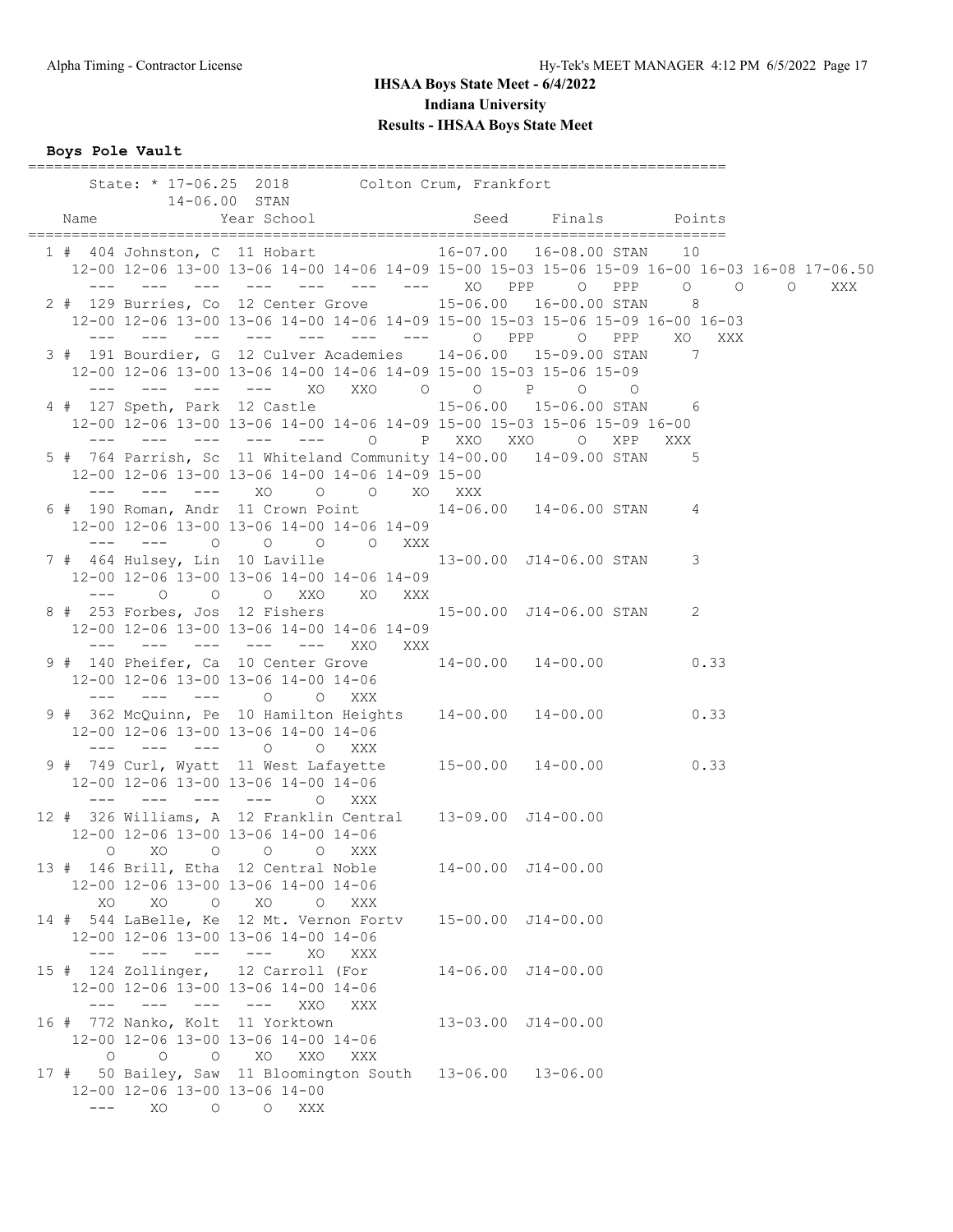#### **....Boys Pole Vault** 18 # 187 Woods, Sean 11 Corydon Central 14-00.00 J13-06.00 12-00 12-06 13-00 13-06 O XO XO XXO 19 # 406 Griffin, El 10 Homestead 13-06.00 13-00.00 12-00 12-06 13-00 13-06 --- --- O XXX 20 # 401 Dobbs, Land 9 Henryville 12-00.00 J13-00.00 12-00 12-06 13-00 13-06 O XO O XXX 21 # 787 Nixon, Brys 12 Franklin Community 13-09.00 J13-00.00 12-00 12-06 13-00 13-06 XXO O O XXX 22 # 676 Kidd, Kyler 12 Princeton Community 14-03.00 J13-00.00 12-00 12-06 13-00 13-06 O --- XO XXX 23 # 497 Cox, Charle 11 Madison Cons 13-00.00 J13-00.00 12-00 12-06 13-00 13-06 XO XXO XO XXX 24 # 416 Joven, Nate 12 Chatard 13-00.00 12-00.00 12-00 12-06 O XXX -- # 169 Litherland, 12 Columbia City 14-00.00 MH 12-00 12-06 13-00 --- --- XXX -- # 515 Haywood, Ca 11 Merrillville 14-06.00 MH 12-00 12-06 13-00 13-06 --- --- --- XXX -- # 586 Rossell, Ja 11 New Palestine 13-09.00 MH 12-00 12-06  $X- ---$ -- # 659 Guillaume, 10 Perry Central 14-00.00 MH 12-00 12-06 13-00 --- --- XXX

#### **Boys Long Jump**

|      | State: * 24-07.75 1995<br>22-02.75 STAN                                                                                                                        | Frank Young, Kokomo                |              |                |
|------|----------------------------------------------------------------------------------------------------------------------------------------------------------------|------------------------------------|--------------|----------------|
| Name | Year School                                                                                                                                                    |                                    | Seed Finals  | Wind H# Points |
|      | 1 # 673 Hill, Piere 12 Portage<br>23-04.75(0.5) 22-09.75(1.2) PASS PASS                                                                                        |                                    | PASS<br>PASS |                |
|      | 2 # 569 Johnson, Ja 12 New Albany 22-05.25 23-01.75 STAN 0.7 1 8<br>$22-11.25(1.8)$ $22-07(1.4)$ $22-08(-0.9)$ $22-00.25(1.1)$ $22-07.25(1.3)$ $23-01.75(0.7)$ |                                    |              |                |
|      | 3 # 203 Stitt, Abra 11 Delta<br>FOUL $(0.5)$ 22-11 $(1.6)$ 21-10.75 $(1.3)$ FOUL $(0.7)$ 22-07 $(2.0)$ 22-05.50 $(0.3)$                                        | $23-04.50$ $22-11.00$ STAN $1.6$ 1 |              |                |
|      | $21-06.50(-0.3)$ $21-01.75(0.1)$ $21-09.75(2.0)$ $22-00.50(1.0)$ $22-03.50(1.5)$ $22-10.50(1.4)$                                                               |                                    |              | 6              |
|      | 5 # 3 Meyer, Alex 11 Angola 21-05.75 22-05.75 STAN 1.1 2<br>$19-10.50(-0.6)$ $18-06(1.0)$ $21-10(-1.6)$ $21-00.75(-0.5)$ $22-05.75(1.1)$ $21-11.25(0.9)$       |                                    |              | $-5$           |
|      | 6 # 373 Griffith, M 10 Hamilton SE 22-02.25 22-05.00 STAN 1.2 1<br>$21-10.25(-0.3)$ $21-06.75(0.6)$ $20-07(0.8)$ FOUL $(0.1)$ $22-05(1.2)$ $21-08.75(0.6)$     |                                    |              |                |
|      | 7 # 535 Woods, Dent 10 Mishawaka<br>FOUL(0.5) $21-07.50(-0.9)$ $22-03(2.7)$ FOUL(1.5) $21-02.25(1.0)$ FOUL(0.4)                                                | 21-02.25 22-03.00 STAN 2.7 2       |              | ्र             |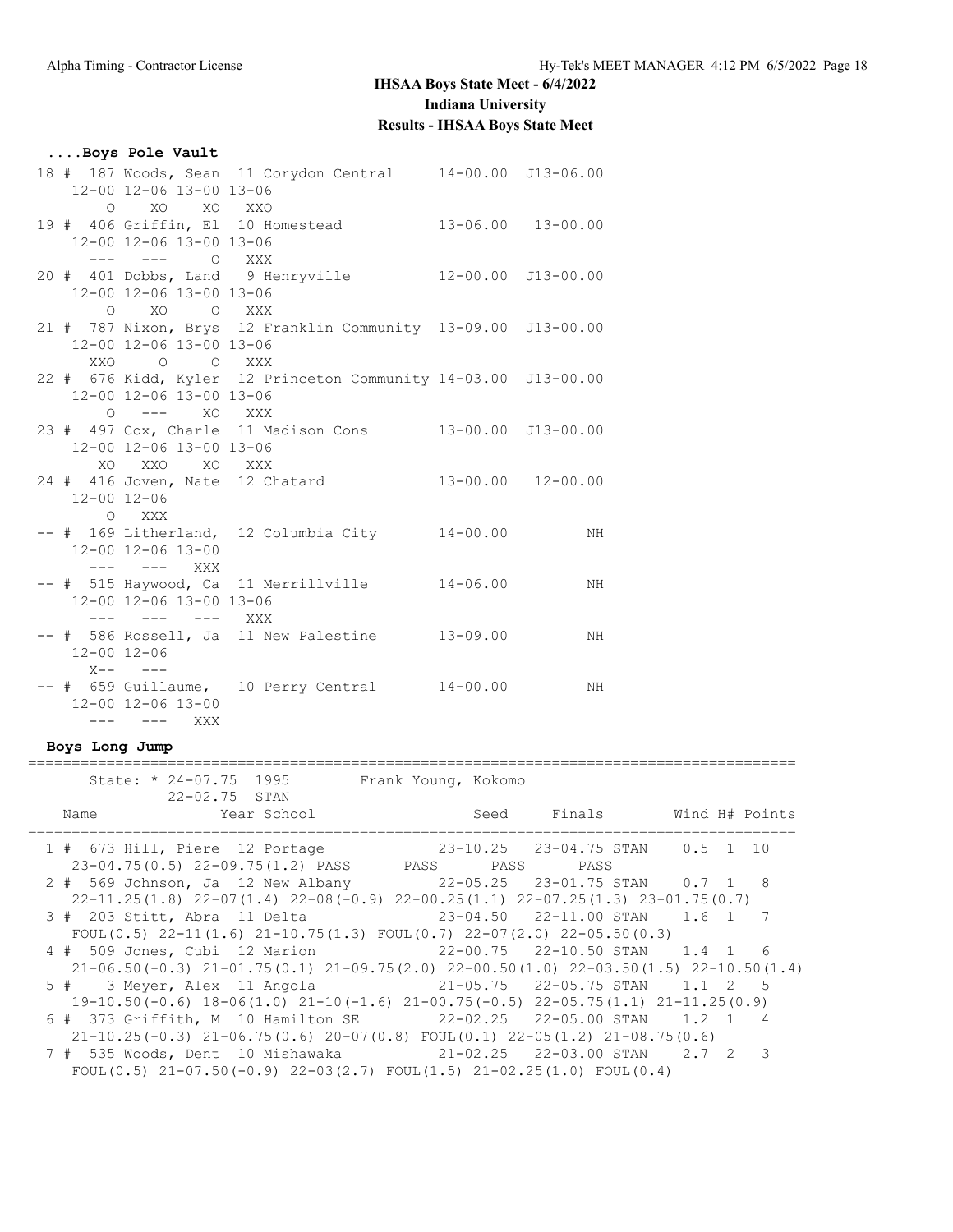#### **....Boys Long Jump**

| 8 # 74 Colquitt, J 12 Brownsburg 22-05.25                                                    |                              | $22 - 02.25$              | 2.1              | $\overline{1}$<br>$\overline{c}$ |
|----------------------------------------------------------------------------------------------|------------------------------|---------------------------|------------------|----------------------------------|
| FOUL (3.4) FOUL (0.3) $21-10.25(-1.1)$ $22-02.25(2.1)$ FOUL (0.4) $21-09.50(0.6)$            |                              |                           |                  |                                  |
| 90 Caldwell, T 10 Calumet 22-08.00<br>9#                                                     |                              | $22 - 02.00$              | $2.7 \quad 1$    | $\mathbf{1}$                     |
| 22-02(2.7) FOUL(2.0) 21-09.50(1.6) 21-07(0.1) 21-03.25(0.9) 18-02.75(1.0)                    |                              |                           |                  |                                  |
| 10 # 328 Schatzle, J 12 Franklin County 21-10.00 22-01.00                                    |                              |                           | $1.3 \quad 2$    |                                  |
| FOUL 21-08 (-0.8) $22-01(1.3)$ $20-04.25(1.4)$ $21-01(0.7)$<br>FOUL                          |                              |                           |                  |                                  |
| 11 # 580 Clopton, Ka 12 New Haven 21-05.00 21-08.00                                          |                              |                           | $-0.8$ 2         |                                  |
| $21-08(-0.8)$ $20-09.75(-1.0)$ $21-01.25(-0.2)$ $20-07.25(1.3)$ $21-01.25(1.2)$ $19-09(0.7)$ |                              |                           |                  |                                  |
| 12 # 413 Gamble, Geo 12 Chatard                                                              |                              | $22 - 07.00$ $21 - 07.25$ | $1.4 \quad 1$    |                                  |
| FOUL $(1.4)$ $21-01.75(2.8)$ $21-07.25(1.4)$                                                 |                              |                           |                  |                                  |
| 13 # 405 Miller-Lane 11 Hobart                                                               |                              | 22-05.50 J21-07.25        | 1.6 <sub>1</sub> |                                  |
| FOUL<br>21-07.25(1.6) FOUL                                                                   |                              |                           |                  |                                  |
| 14 # 472 Cade, Rex 12 Lawrence North                                                         | $22 - 02.75$                 | $21 - 05.00$              | $-0.8$           | $\overline{1}$                   |
|                                                                                              |                              |                           |                  |                                  |
| $21-05(-0.8)$ 20-05(0.9) 20-05.25(-0.5)                                                      |                              |                           |                  |                                  |
| 15 # 750 Downey, JT 12 West Lafayette                                                        | $22 - 04.50$                 | $21 - 04.00$              | 0.1              | $\overline{1}$                   |
| $20-09.75(0.9)$ $21-04(0.1)$ $20-10.75(0.5)$                                                 |                              |                           |                  |                                  |
| 16 # 473 Cooper, Oma 12 Lawrence North                                                       | $23 - 00.00$                 | $21 - 03.75$              | 1.8              | $\overline{1}$                   |
| $21-03.75(1.8)$ FOUL $(0.1)$ $21-01.75(1.6)$                                                 |                              |                           |                  |                                  |
| 17 # 381 Sall, Lamin 11 Hamilton SE                                                          | $22 - 05.75$                 | $21 - 03.50$              | 2.5              | $\overline{1}$                   |
| $21-00(0.4)$ $21-03.50(2.5)$ FOUL $(0.5)$                                                    |                              |                           |                  |                                  |
| 18 # 352 Knecht, Kir 10 Greenfield-Central                                                   | $21 - 03.00$                 | $J21 - 03.50$             | 0.2              | $\overline{\phantom{0}}^2$       |
| $21-03.50(0.2)$ $20-00(-0.5)$ $20-06.75(2.3)$                                                |                              |                           |                  |                                  |
| 19 # 660 Ross, Matt 12 Peru                                                                  | $21 - 00.00$                 | $21 - 02.50$              | 1.9              | $\overline{2}$                   |
| FOUL $21-02.50(1.9)$<br>FOUL                                                                 |                              |                           |                  |                                  |
| 20 # 697 Nabieu, Rob 10 South Bend Riley                                                     | $21 - 06.50$                 | $21 - 02.00$              | 0.5              | 2                                |
| $21-01.25(-1.7)$ $21-02(0.5)$ FOUL(-0.8)                                                     |                              |                           |                  |                                  |
| 21 # 444 Berry, Josh 10 Lake Central                                                         | $22 - 04.50$                 | $21 - 01.50$              | 0.3              | $\overline{1}$                   |
| $21-01.50(0.3)$ FOUL $(1.0)$ 19-03.75 $(1.0)$                                                |                              |                           |                  |                                  |
| 22 # 706 Grimes, Con 12 Springs Valley                                                       | $21 - 04.50$                 | $21 - 01.00$              | $-0.9$           | $\overline{2}$                   |
| $20-07(-0.1)$ $21-01(-0.9)$ $19-09.50(-1.9)$                                                 |                              |                           |                  |                                  |
| 23 # 687 Montgomery, 12 Rising Sun                                                           | $21 - 03.75$                 | $20 - 08.00$              | 2.0              | 2                                |
| FOUL FOUL 20-08(2.0)                                                                         |                              |                           |                  |                                  |
| 24 # 237 Summers, Ja 12 Evansville Harrison 21-03.75                                         |                              | $19 - 06.75$              | 2.6              | $\mathbf{2}$                     |
| 19-06.75(2.6) PASS PASS                                                                      |                              |                           |                  |                                  |
|                                                                                              |                              |                           | 0.6              |                                  |
| 25 # 632 Johnson, Sa 12 Paoli                                                                | $20 - 09.75$                 | $19 - 05.25$              |                  | 2                                |
| $19-05(0.9)$ FOUL $(-2.1)$ $19-05.25(0.6)$                                                   |                              |                           |                  |                                  |
| -- # 550 Tyus, Kerry 10 Mt. Vernon (Posey) 21-04.25                                          |                              | FOUL                      |                  | $\mathbf{2}$                     |
| FOUL<br>FOUL<br>FOUL                                                                         |                              |                           |                  |                                  |
| -- # 148 Ottersbach, 11 Charlestown                                                          | $21 - 05.75$                 | FOUL                      |                  | 2                                |
| FOUL<br>FOUL<br>FOUL                                                                         |                              |                           |                  |                                  |
| Boys Shot Put                                                                                |                              |                           |                  |                                  |
|                                                                                              |                              |                           |                  |                                  |
| State: * 67-11.25 2021                                                                       | Tucker Smith, Columbus North |                           |                  |                                  |
| 54-06.50 STAN                                                                                |                              |                           |                  |                                  |
| Year School<br>Name                                                                          |                              | Seed Finals               | H# Points        |                                  |
|                                                                                              |                              |                           |                  |                                  |
| 1 # 183 Smith, Tuck 12 Columbus North 67-11.00 66-06.75 STAN                                 |                              |                           | 2 10             |                                  |
| 66-06.25 66-06.75 FOUL 64-11 65-01.50 FOUL                                                   |                              |                           |                  |                                  |
|                                                                                              |                              |                           |                  |                                  |

2 # 363 Wilson, Col 11 Hamilton Heights 64-03.00 64-04.50 STAN 2 8

3 # 22 Lara-Gonzal 12 Ben Davis 63-00.25 61-07.25 STAN 2 7

4 # 402 Himes, Luke 10 Heritage Christian 60-08.00 61-01.50 STAN 2 6

60-03.50 61-09 FOUL 62-00.25 FOUL 64-04.50

61-01.50 60-09.75 60-03.50 60-00 FOUL FOUL

60-11.75 FOUL FOUL 59-11.50 61-02.50 61-07.25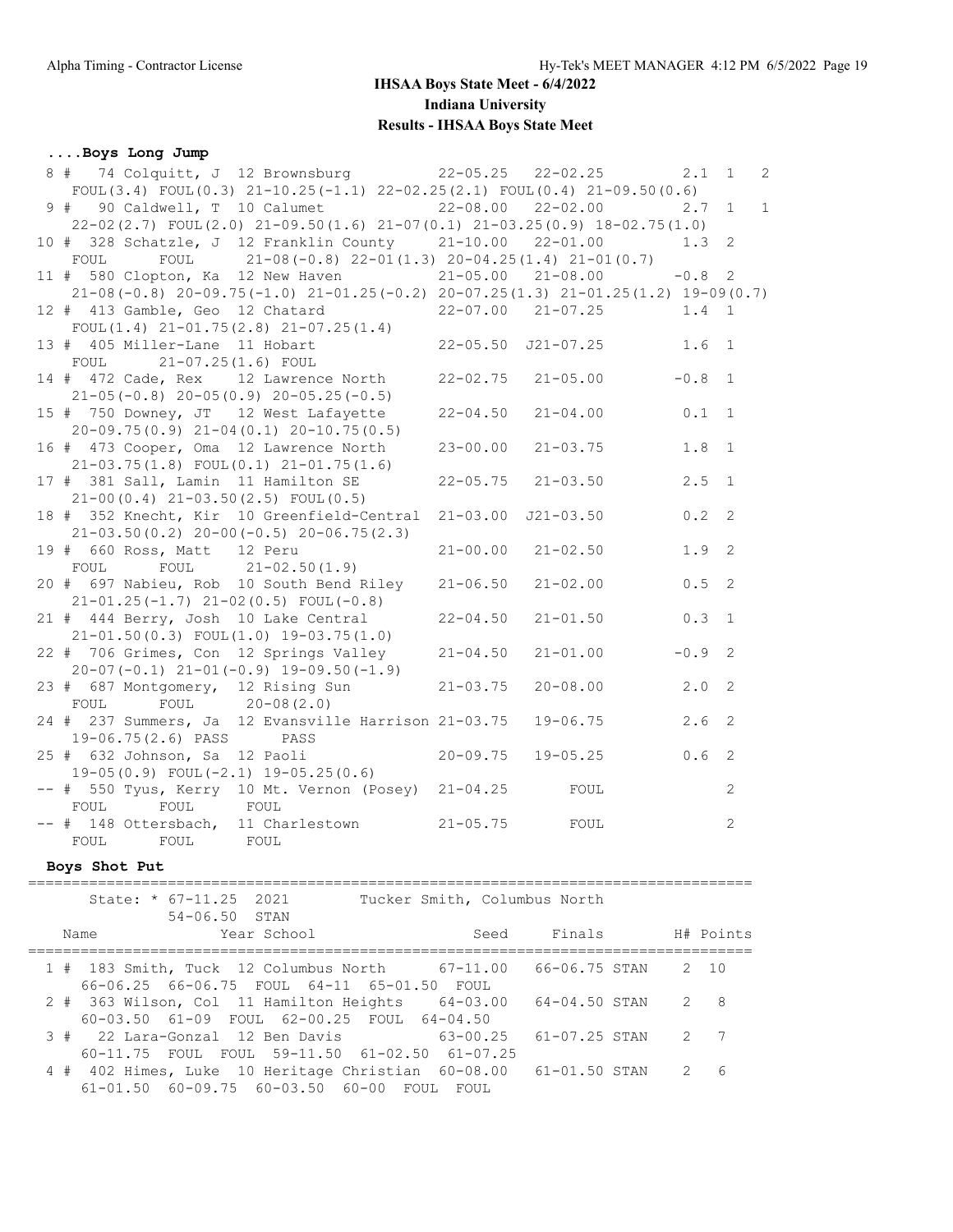## **....Boys Shot Put**

|                   |                                           | 5 # 214 Maxwell, Le 12 East Central 58-08.50                      |                               | 59-02.75 STAN |  | $\mathbf{2}$   | 5            |
|-------------------|-------------------------------------------|-------------------------------------------------------------------|-------------------------------|---------------|--|----------------|--------------|
|                   |                                           | 52-09.25 FOUL 58-08 57-04.50 FOUL 59-02.75                        |                               |               |  |                |              |
|                   |                                           | 6 # 84 Patterson, 11 Brownsburg 54-10.50 58-03.50 STAN            |                               |               |  | $\mathbf{1}$   | 4            |
|                   |                                           | 50-10.50 57-05 FOUL 53-01.50 FOUL 58-03.50                        |                               |               |  |                |              |
|                   |                                           | 7 # 49 Wynalda, Ma 12 Bloomington North 56-04.00 57-08.25 STAN    |                               |               |  | $\overline{2}$ | 3            |
|                   |                                           | 57-08.25 56-07 FOUL FOUL 49-08.25 56-10.50                        |                               |               |  |                |              |
|                   |                                           | 8 # 361 Mayhew, Dyl 12 Greenwood Community 55-09.00 57-05.00 STAN |                               |               |  | $\overline{2}$ | 2            |
|                   | 55-01.75 57-03.75 54-08 56-07 57-05 57-02 |                                                                   |                               |               |  |                |              |
|                   |                                           | 9 # 718 Melanson, W 12 Tippecanoe Valley 54-00.50 57-04.50 STAN   |                               |               |  | $\mathbf{1}$   | $\mathbf{1}$ |
|                   |                                           | 53-04.25 56-06.50 57-04.50 55-01.75 55-05.50 FOUL                 |                               |               |  |                |              |
|                   |                                           | 10 # 372 Greer, Jack 12 Hamilton SE 53-09.50 56-10.25 STAN        |                               |               |  | $\mathbf{1}$   |              |
|                   |                                           | 55-02.25 54-04.50 56-10.25 54-03 FOUL 54-05.50                    |                               |               |  |                |              |
|                   |                                           | 11 # 329 Cox, Sloan 12 Gibson Southern 58-09.00 56-09.50 STAN     |                               |               |  | 2              |              |
|                   |                                           | 56-01 56-09.50 FOUL                                               |                               |               |  |                |              |
|                   |                                           | 12 # 514 Grant, Kenn 12 Merrillville 58-04.00 56-08.25 STAN       |                               |               |  | $\mathbf{2}$   |              |
|                   |                                           | FOUL 56-08.25 56-00                                               |                               |               |  |                |              |
|                   |                                           | 13 # 318 Jordan, Aat 12 Franklin Central 56-08.25 55-00.50 STAN   |                               |               |  | 2              |              |
|                   |                                           | 55-00.50 FOUL FOUL                                                |                               |               |  |                |              |
|                   |                                           | 14 # 494 Smith, Drew 12 Linton-Stockton 56-05.00 54-10.00 STAN    |                               |               |  | $\mathbf{2}$   |              |
|                   |                                           | 53-01 54-10 FOUL                                                  |                               |               |  |                |              |
|                   |                                           | 15 # 708 Connelly, G 12 Tecumseh 54-11.50 54-09.25 STAN           |                               |               |  | $\mathbf{2}$   |              |
|                   |                                           | FOUL 53-04 54-09.25                                               |                               |               |  |                |              |
|                   |                                           | 16 # 294 King, Jorda 10 FW North Side 52-11.50 54-05.00           |                               |               |  | $\mathbf{1}$   |              |
|                   |                                           | 52-01.25 54-05 53-03.75                                           |                               |               |  |                |              |
|                   |                                           | 17 # 192 Jones, Javi 10 Decatur Central 54-07.50 54-04.50         |                               |               |  | $\mathbf{1}$   |              |
|                   |                                           |                                                                   |                               |               |  |                |              |
|                   |                                           | 47-00.25 FOUL 54-04.50                                            |                               |               |  |                |              |
|                   |                                           | 18 # 157 Bianski, Hu 12 Churubusco 54-01.00                       |                               | $54 - 04.25$  |  | $\mathbf{1}$   |              |
|                   |                                           | 51-05.75 FOUL 54-04.25                                            |                               |               |  |                |              |
|                   |                                           | 19 # 226 Williams, T 12 Elkhart 54-06.50 52-06.50                 |                               |               |  | $\mathbf{1}$   |              |
|                   |                                           | 52-06.50 51-04.25 FOUL                                            |                               |               |  |                |              |
|                   |                                           | 20 # 235 Sebree, Zav 11 Evansville Harrison 52-06.50 52-04.00     |                               |               |  | $\mathbf{1}$   |              |
|                   |                                           | 52-04 48-06 47-03.25                                              |                               |               |  |                |              |
|                   |                                           | 21 # 476 Freeney, Ja 12 Lawrence North 57-03.50 51-01.50          |                               |               |  | $\overline{c}$ |              |
|                   |                                           | 51-01.50 FOUL FOUL                                                |                               |               |  |                |              |
|                   |                                           | 22 # 4 Villafuerte 12 Angola 52-00.50 51-01.00                    |                               |               |  | $\mathbf{1}$   |              |
|                   |                                           | 47-06.25 51-01 FOUL                                               |                               |               |  |                |              |
|                   |                                           | 23 # 454 Smith, Nate 12 Lake Station Edison 50-11.75 49-09.00     |                               |               |  | $\mathbf{1}$   |              |
|                   |                                           | 49-09 FOUL 48-08.75                                               |                               |               |  |                |              |
|                   |                                           | 24 # 685 Cree, Jorda 11 Rensselaer Central 51-00.25 49-03.25      |                               |               |  | $\mathbf{1}$   |              |
|                   |                                           | FOUL 49-03.25 FOUL                                                |                               |               |  |                |              |
|                   |                                           | 25 # 710 Richardson, 11 TH North 52-08.75 48-00.50                |                               |               |  | $\mathbf{1}$   |              |
|                   |                                           | $46 - 11.75$ $46 - 05.25$ $48 - 00.50$                            |                               |               |  |                |              |
|                   |                                           | 26 # 620 Miller, Bre 12 Northwood                                 | $54-11.50$ $46-03.75$         |               |  | 1              |              |
|                   |                                           | 46-03.75 FOUL FOUL                                                |                               |               |  |                |              |
|                   |                                           | -- # 738 Sholar II, 12 Warren Central 55-11.50                    |                               | FOUL          |  | 2              |              |
|                   |                                           | FOUL FOUL FOUL                                                    |                               |               |  |                |              |
| Boys Discus Throw |                                           |                                                                   |                               |               |  |                |              |
|                   |                                           | ================<br>State: * 217-01 1993                          | John Schulte, Hanover Central |               |  |                |              |
|                   |                                           |                                                                   |                               |               |  |                |              |

 161-03 STAN Name Year School Seed Finals H# Points =================================================================================== 1 # 19 Cooper Jr., 12 Ben Davis 169-05 172-06.00 STAN 2 10 166-01 170-06 167-01 FOUL 172-06 170-05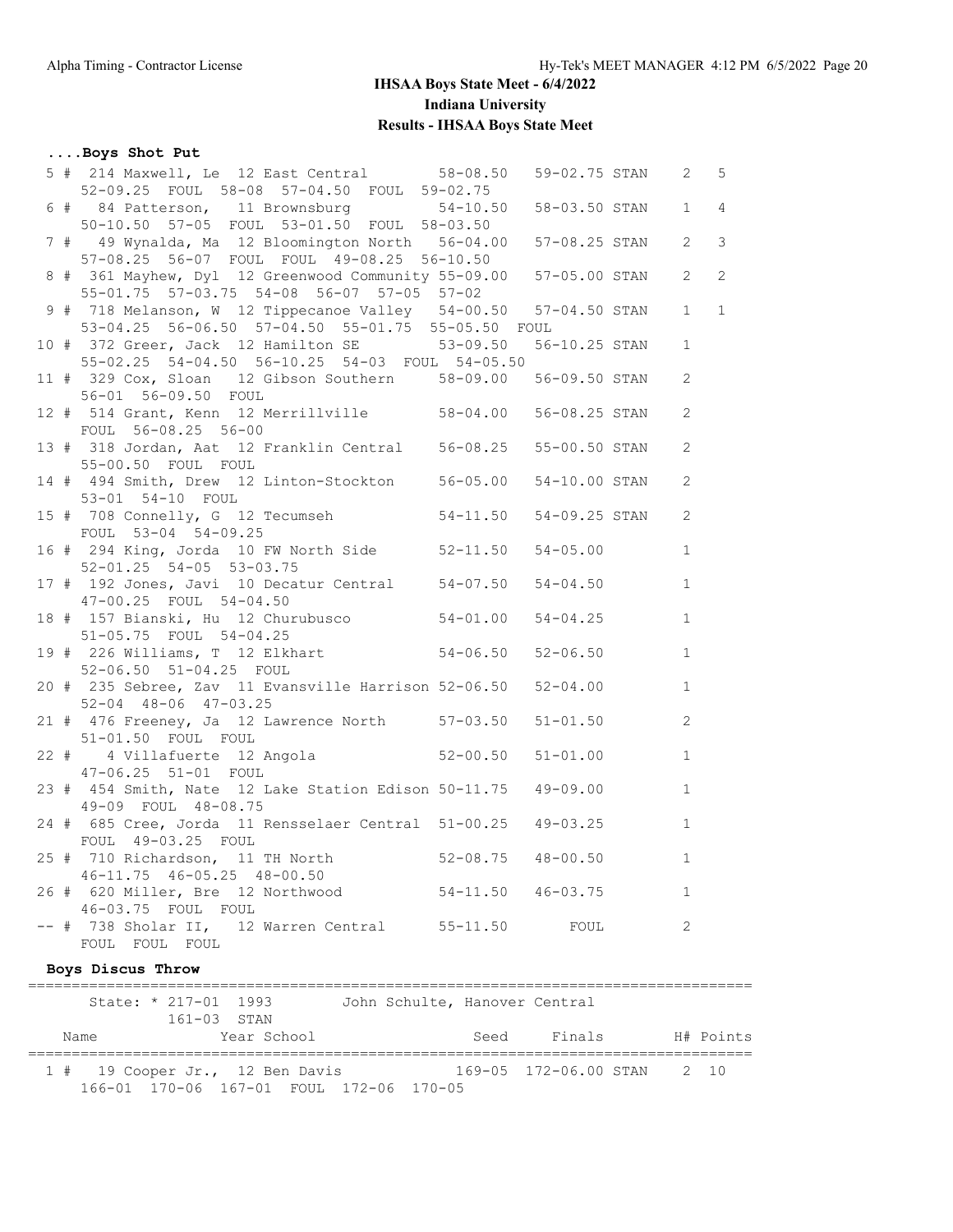**....Boys Discus Throw**

FOUL FOUL FOUL

FOUL FOUL FOUL

FOUL FOUL FOUL

## **IHSAA Boys State Meet - 6/4/2022 Indiana University Results - IHSAA Boys State Meet**

#### 2 # 183 Smith, Tuck 12 Columbus North 158-11 170-04.00 STAN 1 8 166-00 164-05 FOUL FOUL 162-10 170-04 3 # 651 Paquette, M 12 Penn 166-11 168-11.00 STAN 2 7 165-05 FOUL 168-07 FOUL FOUL 168-11 4 # 86 Tupuola, Sh 12 Brownsburg 163-06 164-11.00 STAN 2 6 141-02 164-06 160-07 159-04 164-11 FOUL 5 # 363 Wilson, Col 11 Hamilton Heights 158-00 164-01.00 STAN 1 5 FOUL FOUL 162-09 FOUL FOUL 164-01 6 # 708 Connelly, G 12 Tecumseh 162-06 163-00.00 STAN 2 4 158-00 FOUL 163-00 158-00 138-11 FOUL 7 # 495 Johnson, Th 11 Lowell 151-04 162-03.00 STAN 1 3 162-03 FOUL 122-02 145-00 FOUL FOUL 8 # 492 Crew, Hunte 12 Lebanon 170-06 161-01.00 2 2 159-06 FOUL 153-01 FOUL 151-08 161-01 9 # 105 Ring, Nolan 12 Carmel 159-07 158-09.00 2 1 148-10 155-06 158-08 158-09 FOUL 158-06 10 # 40 Mikulich, C 11 Bloomington North 166-08 158-02.00 2 158-02 FOUL 155-04 FOUL FOUL FOUL 11 # 216 Sebert, Dan 10 Eastside 166-01 158-00.00 2 133-10 158-00 147-01 12 # 771 Moulton, Ma 10 Yorktown 156-07 157-07.00 1 157-07 FOUL FOUL 13 # 157 Bianski, Hu 12 Churubusco 168-07 156-10.00 2 142-05 156-10 FOUL 14 # 329 Cox, Sloan 12 Gibson Southern 59-04.50 154-06.00 2 FOUL FOUL 154-06 15 # 312 Evans, Alex 12 Franklin Central 172-06 153-11.00 2 153-11 FOUL FOUL 16 # 226 Williams, T 12 Elkhart 157-09 152-07.00 1 151-10 151-03 152-07 17 # 685 Cree, Jorda 11 Rensselaer Central 150-04 148-02.00 1 139-07 148-02 FOUL 18 # 147 Clay, Isaac 12 Central Noble 164-00 145-03.00 2 137-05 144-02 145-03 19 # 620 Miller, Bre 12 Northwood 152-01 142-05.00 1 138-02 137-05 142-05 20 # 494 Smith, Drew 12 Linton-Stockton 157-10 141-08.00 1 129-11 122-01 141-08 21 # 111 Jacquay, Aa 12 Carroll (For 169-08 136-10.00 2 119-04 136-10 FOUL 22 # 137 Messer, Gar 11 Center Grove 159-06 130-04.00 2 FOUL 130-04 FOUL 23 # 89 Kocsis, Dus 12 Brownstown Central 153-10 129-08.00 1 129-08 FOUL FOUL 24 # 403 McNutt, Ara 10 Highland 147-04 128-11.00 1 127-00 FOUL 128-11 -- # 331 Kissel, Han 12 Gibson Southern 47-03.50 FOUL 1

-- # 402 Himes, Luke 10 Heritage Christian 58-04.50 FOUL 1

-- # 737 Shanklin, D 9 Warren Central 156-06 FOUL 1